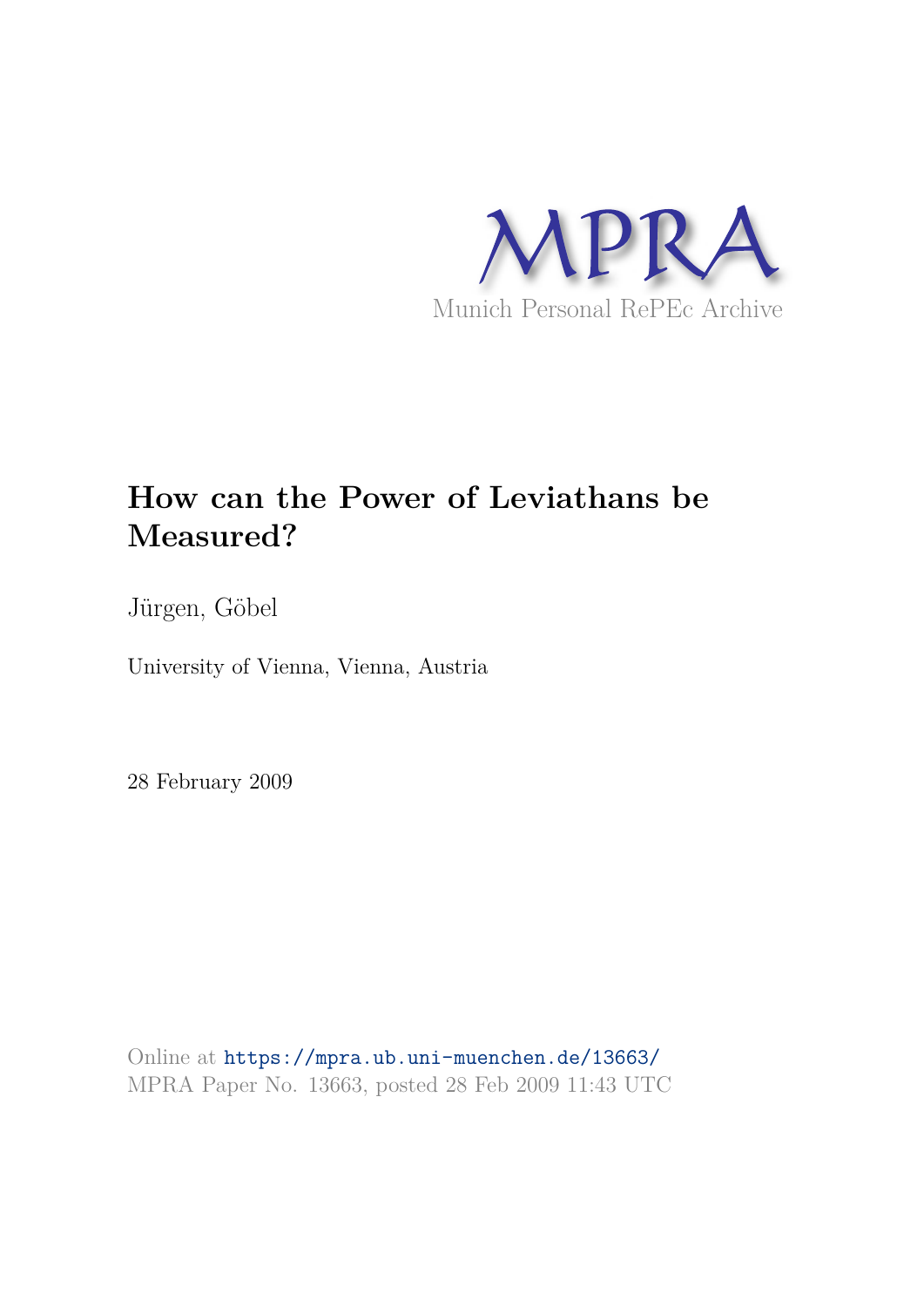# How can the Power of Leviathans be Measured?

Jürgen Göbel juergen.goebel9@googlemail.com

28.02.2009

#### Abstract

In certain respects, it seems expedient to describe a government as a homogeneous and self-interested entity, called 'Leviathan'. To optimize fiscal constraints, we need to know how powerful a Leviathan really is. This paper presents a new approach to measure the power of Leviathans. This new approach defines fiscal fiscal power in terms of income deviation. It supposes that there exists a positive connection between fiscal power and intergovernmental grants. To examine the approach empirically, we use data on U.S. counties in the period 1999- 2002. Equations of fiscal power are estimated on the full and on stratified samples. Overall, the results support the new approach. Nonetheless, further research on the highly significant control variables would be needed to derive recommendations for more efficient fiscal constraints.

Keywords: Leviathan, measurement, income deviation, grants JEL Classification: H11, H30, H72

## 1 Introduction

In a free society, markets are generally preferred to coordinate economic plans because they base on voluntary action. Under various conditions, however, markets do not seem to work properly. Then, external intervention could improve economic outcomes. The government may be permitted to use force to change the conditions. In a free society, such a permission can be given by unanimous agreement. Each member generally agrees to the governmental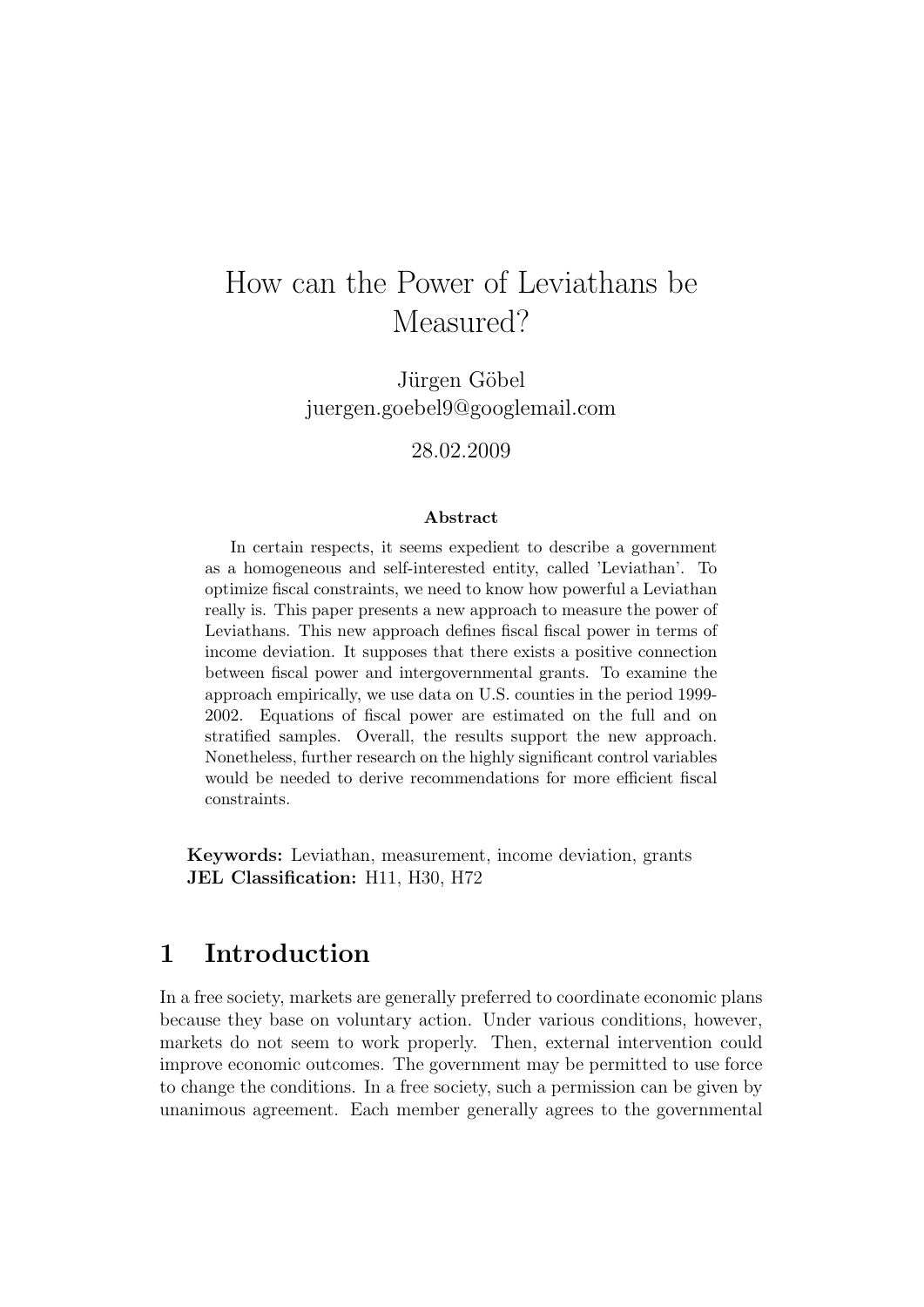force as it promises to lead to Pareto superior outcomes. The government may become established (by the constitution) as a monopolist on the legitimate use of physical force.

But when more exactly can we expect the government to improve economic outcomes? - The answers crucially depend on how we characterize the government: There are two basic categories: First, self-interested or benevolent: In the neoclassical paradigma, each individual is considered as a 'homo economicus'; which means, as rational and self-interested. She tries to optimize her own utility, profit, or analogous objective value. However, one could exclude the government from this perspective. Then, the government appears as a 'deus ex machina'; that is benevolent and optimizes the benefit of the others as a whole. Second, homogeneous or heterogeneous: The government can be composed of members from different groups, as for instance: political parties, parliaments, bureaucracies, or interest groups. The members thus may have different capacities and objectives. The extent to which we shall characterize the whole government by these differences depends on three major questions: Which type of relationship are we interested in: internal or external? Which functions are we interested in? Which degree of complexity are we willing to accept?

In a constitutional approach, we typically characterize the government as a homogeneous and self-interested entity. Such an entity is called 'Leviathan'<sup>1</sup> The use of this characterization can be justified by at least four reasons: First, it is rather simple. It reduces some complexity and thus enlarges the scope for the analysis of the government's external relationships. Second, it is rather consistent. Like households or firms, a Leviathan behaves as a 'homo economicus'. This type does not stand in conflict to the neoclassical paradigma. Third, it is rather risk-averse. A constitution is not supposed to be based on any risky assumptions. Predictions on a Leviathan's actions tend to be pessimistic. Fourth, it is long-term oriented. For a long-term evolutionary process, we can find many plausible conditions under which a Leviathan will reach higher payoffs than other types of government.

Since a Leviathan is self-interested, he might tend to misuse his physical force. Thus, the question arises: How can Leviathan's power be constrained such that his self-interest conforms to the general interest? - We distinguish two basic modes in which a government can be constrained, namely 'voice' and 'exit'. Some specification of these modes may be stipulated in the constitution. By voice, citizens seek to change political rules. They take some

<sup>&</sup>lt;sup>1</sup>The term 'Leviathan' is originally used in the Old Testament. Here, it describes a sea monster. Subsequently, the use of this term has often been modified. Thomas Hobbes, in particular, describes 'Leviathan' as an almighty state.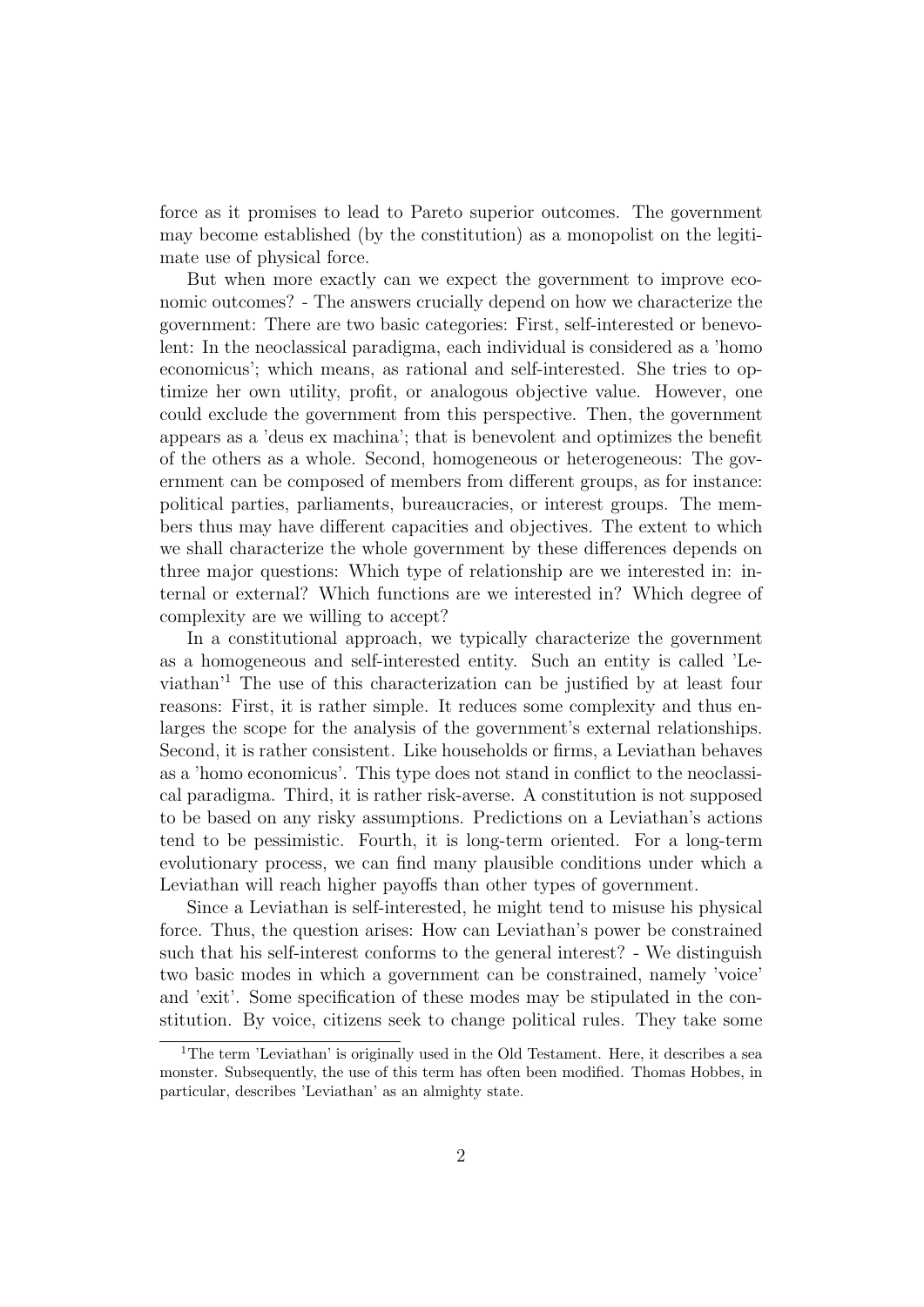direct influence on the political decision-making process. By exit, citizens seek to avoid the consequences of political rules. They have the (legal) option to leave the respective rule's domain. - Hence, the degree to which a Leviathan can misuse his power depends on the effectiveness of these two modes. However, the two come at specific costs. These costs enter the cost-benefit analysis of governmental intervention. Therefore, we shall be interested in how powerful a Leviathan really is.

In section 2, we look at three approaches to measure the power of Leviathans. The first approach suggests that fiscal power can be constrained by fiscal competition. The degree of competition mainly depends on the federal structure. We present some specific aspects of this approach and make a general assessement. The second approach suggests that fiscal power can get apparent on the labor market. On this market, Leviathans and private firms compete for input services. A competitor is able to pay extra rents, only if he or she has extra power. Like before, we present some specific aspects and make a general assessment. The third approach is original to this article. It conceives fiscal power as deviation of a Leviathans's personal income from the average income in his jurisdiction. This deviation of incomes mainly depends on the sources of fiscal revenue; which may serve as constraints. Thus, we are going to empirically examine this approach. In section 3, we describe our data set. It encompasses more than 3000 U.S. counties in the period 1999-2002. In section 4, we describe, by our data, the specific political background. We especially deal with the income levels and the sources of fiscal revenue. In section 5, we analyze the relationships between the income deviations and the sources of fiscal revenue. The analysis bases on: correlations, OLS estimations, and sample stratifications. In section 6, we make conclusions from the above results.

## 2 Approaches to Measure the Power of Leviathans

We define 'power' as the ability of one party to impose its choice on another party. In a complex social context, a certain ability tends to become complex, too. Thus, a Leviathan may find various ways to increase his power. One central condition for his power is information asymmetry. Such asymmetry may become especially large in a political context. In general, citizens face little incentives to invest in political information. For them, the cost-benefit relation of political action tends to be high. It becomes rational to remain ignorant. A Leviathan profits from the 'rational ignorance' of his citizens.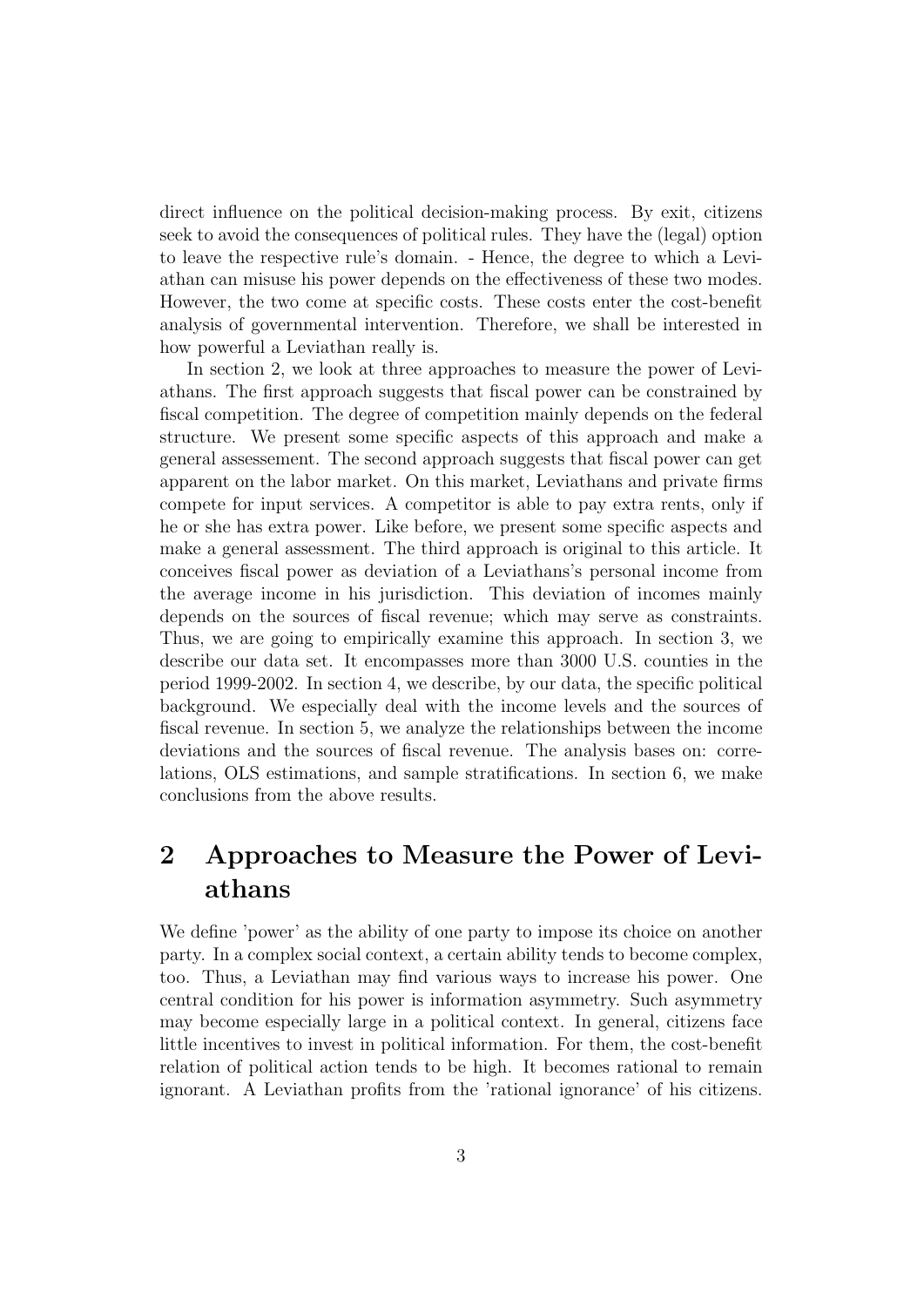He increases his power by hidden action. Potential constraints on his power remain actually weak.

Hence, we seek to measure an abstract concept in a complex context. Next, we will look at how this challenge is faced by three distinct approaches. Each of them bases on a central hypothesis.

#### 2.1 The Decentralization Hypothesis

In a federal system, a common constitution stipulates rules on the relationships between the included governments. There are two principle ways in which two governments can be related: horizontally or vertically. In a horizontal relationship, the two governments have reciprocal rights. These rights shall raise the gains from interaction. In a vertical relationship, one government has the right to dominate the other. Such a right shall help to overcome coordination problems to the interest of the whole federal system. Thus, a federal system defines the general scopes of the included governments. It determines their potential power.

Typically, the most extensive source of a government's power is its tax force. Taxes are coercive contributions to the government without a claim on any specific return. Basically, a government could impose a tax on any valuable object inside its territory. However, the two basic modes of constraints may also apply, here: By voice, citizens claim changes of the given tax system. Typical means for such claims are: referenda, legal actions, petitions, or demonstrations. By exit, citizens move tax objects outside the government's territory. Such moves can imply: migration, substitution, commuting, or fraud. The effectiveness of each of these constraints depends on the federal system.

Brennan and Buchanan (1980) asked to what degree migration could serve as a substitute for voice-constraints. This question refers to a seminal approach by Tiebout (1956). Tiebout suggested that migration induces a superior mechanism for the provision of (local) public goods. In his appraoch, he conceives the governments as 'city managers'. Each city manager seeks to maximize his profits by offering a specific package of public goods. The citizens in the whole economy have heterogeneous preferences. Each of them can choose the package that best fits her preferences by migrating to the respective jursidiction. Hence, competition between the city managers arises. In order to persist, a city manager needs to minimize his specific costs per resident. Depending on the actual numbers of residents, he promotes entry or exit. When the optimal number is reached, he releases his package; every resident is charged the same contribution. In the whole economy's long-term equilibrium, the provision of public goods will be Pareto efficient.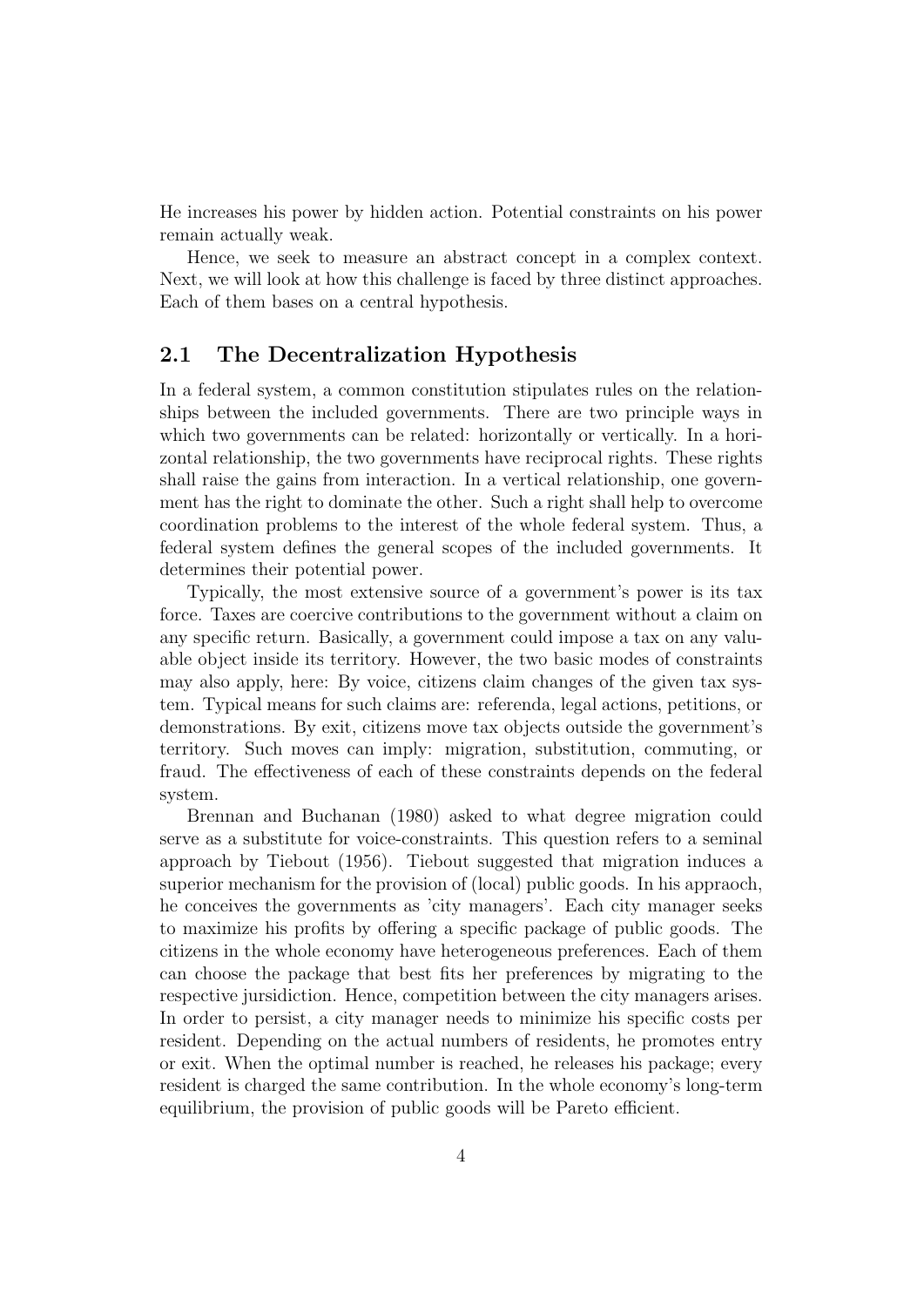Thus, migration takes up two important functions: First, it incurs some revelation of the citizens' preferences for public goods. Second, it urges the governments to adapt their policies to the citizens' preferences. - However, Brennan and Buchanan stressed that the conditions under which these functions are operated might tend to be imperfect, even in theory. They considered four major sources of imperfection:

- 1. the costs of mobility;
- 2. the potentiality for collusion;
- 3. spillovers;
- 4. economies of scale in administration.

Each of these sources is influenced by the federal system: its horizontal and its vertical structure. The total influence of one structural feature might be diverse. Nonetheless, Brennan and Buchanan found some reasoning to set up the following hypothesis; which we will call 'BBLD' (Brennan Buchanan Leviathan Decentralization): A Leviathan will reach the less (fiscal) power, the higher the degree of competition among governments is; the degree of competition will be the higher, the more homogeneous are the jurisdictions, the more jurisdictions are involved, and the more decentralized are the responsabilities.<sup>2</sup> - Based on this hypothesis, several other economists sought to measure the 'real' power of Leviathans.

A path-breaking study in this field was made by Oates (1985). He examined the relationship between government size and the public sector's degree of decentralization. One of his two samples contained the 48 contiguous states in the U.S.A. Working with this sample, Oates specified the government size by the aggregate state-local tax receipts in each state as a fraction of the aggregate personal income. As indicators for the public sector's degree of (de-)centralization, he took the state share of the state-local general revenues, the state share of the state-local total expenditure, and the number of government units in the state sector. A correlation analysis showed that each of these indicators was only weakly related to the government size variable. Oates included the following four control variables into his regression analysis: percentage of urban residents in each state, total population size of the state, state personal income per capita, and intergovernmental grants as a percentage of the state-local general revenue. - The regressions generated a

<sup>2</sup>See Brennan and Buchanan (1980). In the related literature, we usually find the denotation 'Leviathan hypothesis'. But, this suggests that the respective hypothesis offers the only possible way to measure a Leviathan's power.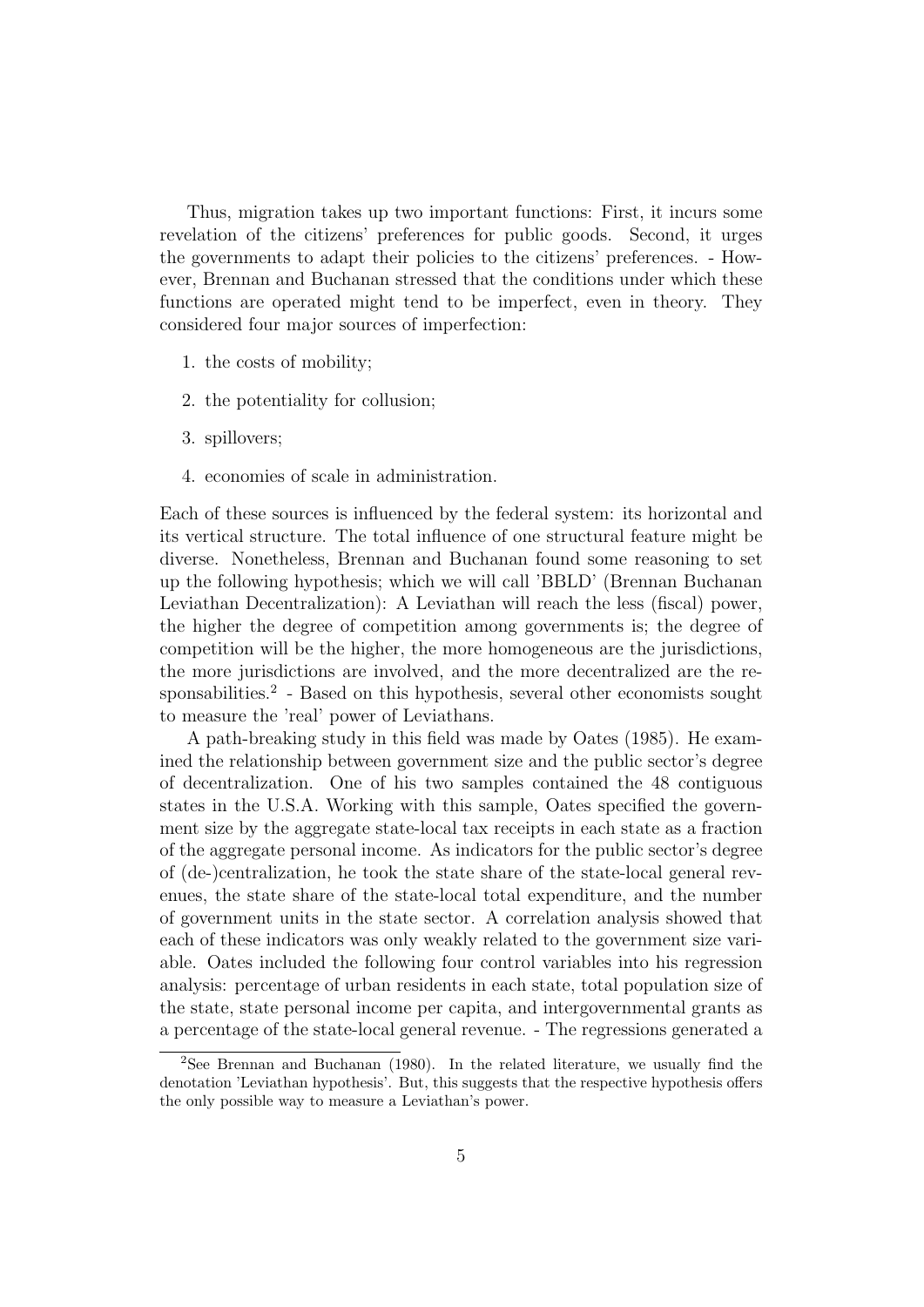negative coefficient for each centralization variable. But, the coefficients were not significantly different from zero. Hence, the BBLD hypothesis cannot not be confirmed by the results.<sup>3</sup>

Thereafter, Oates' approach was intensely discussed; various modifications were suggested: In an early stage of the discussion, Nelson (1986) reminded that the BBLD hypothesis could implicate some constraints other than decentralization. Two major examples are: constitutional rules on the public revenue bases, and constitutional rules on the public budget structure. Hence, he included some dummy variables on constitutional rules into his regressions.

A little later, Nelson (1987) argued that Oates had not developed a sufficient concept of government structures and responsabilities. The horizontal dimension needs to be clearly distinguished from the vertical dimension. Thus, in an empirical study on the government structure of the U.S.A., it gets crucial to separate the general- from the single-purpose jurisdictions.

Eberts and Gronberg (1988) emphasized that the effectiveness of migration as a constraint depends on its specific costs. They supposed that migration costs sharply rise from one government level to the next higher level. Consequently, they suggested to test the BBLD hypothesis on the lowest possible government level.

Marlow (1988), however, argued that it is inexpedient to measure a government's power in isolation. In a federal system, power can be delegated from one level to another. What the citizens care about is the total government intrusion. Marlow thus looked at the aggregate government expenditure as a share of the GNP from a time series perspective.

Zax (1989) pointed out another reason why the horizontal and the vertical dimension of the federal structure should be analyzed separately. The reason is that the two dimensions are likely to have different impacts on scale economies. Furthermore, these impacts might be nonlinear.

As Forbes and Zampelli (1989) remarked, governments of the same level need not necessarily stand in competition to each other. They may, for example, offer different kinds of public goods; which creates different markets. The respective market structure could also have an impact on the wages of public employees. These wages are contained in the government size. Hence, this relationship should be considered in the regression analysis.

In a later stage of the discussion, Joulfaian and Marlow (1990) looked more closely at the impact of intergovernmental grants. They pointed out

<sup>3</sup> In the same article, Oates uses another sample, with 43 countries around the world. Again, no evidence is found in favor of a negative relationship between government size and the public sector's degree of decentralization.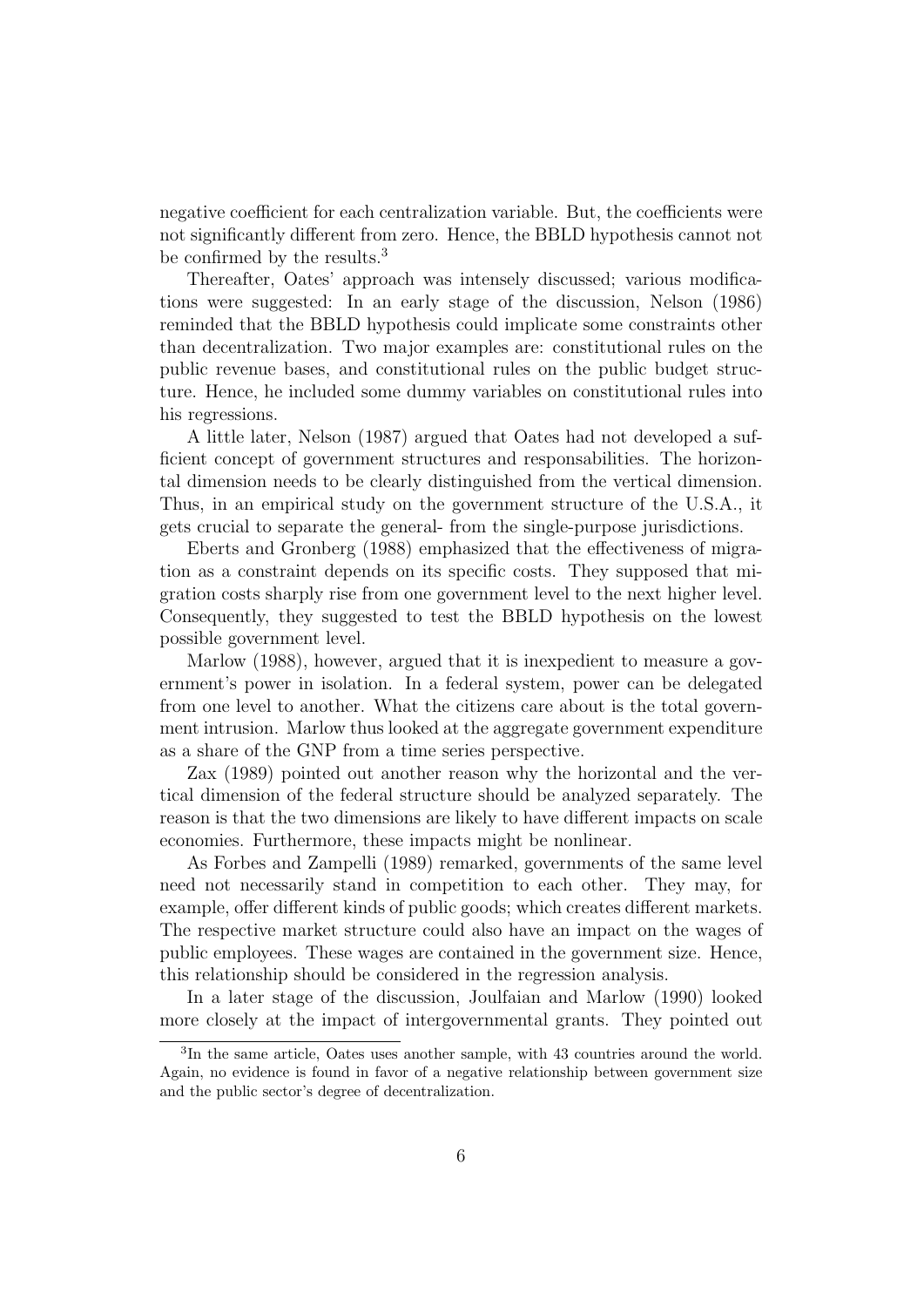that this impact depends on the whole system of grants, which tends to be complex. Consequently, the regression analysis should contain the whole federal system. Otherwise, one would have to assume that all governments encounter similar constraints.<sup>4</sup>

Let us sum up: The discussion mainly dealt with the empirical relationship between 'fiscal power' and 'fiscal decentralization'. Strong controversies arose about the role of: further (constitutional) constraints; the dimensions of the federal structure; the delimitation of the relevant market; migration costs; governmental grants; and the sample choice. Hence, the related studies differ rather strongly in their results. In the course of the discussion, evidence in favor of the BBLD hypothesis might have become a little stronger. Nevertheless, it still seems very difficult to make reliable assessments of a Leviathan's power. The BBLD approach still has too many shortcomings; especially with respect to the specification of the two key terms: 'fiscal power' and 'fiscal decentralization'.<sup>5</sup>

In the related studies, fiscal power is normally specified as a fiscal budget variable in relation to a social-economic value. Major instances for such a fiscal budget variable are: tax revenue, fiscal own-source revenue, or public expenditure. Major instances for a chosen social-economic value are: population size, total personal income, or gross domestic product. - The key problem with all of these possible specifications is that they do not distinguish between the different representatives of fiscal power. In a federal system, governments of different levels can be such representatives. Furthermore, fiscal power may be kept by the citizens via the democratic order. Power is not a question of who adminstrates but of who chooses. Power implies that one party is able to impose its choice on another party. What we seek to find out is who really dominates and to what degree. For this, we need a different method to specify fiscal power, a different explained variable.

In the related studies, fiscal decentralization is normally specified as: a) the share of the lower level governments' revenue in the total public revenue; b) the share of the lower level governments' expenditure in the total public expenditure; c) the number of government units on the lower level (per resident). The specifications a) and b) refer to a federal structure's vertical dimension; c) to the horizontal dimension. But, each of these specifications rather describes the given administration structure than actual responsability. The administration structure does not need to reflect real economic decision-making. The degree of fiscal competition may hardly depend on

<sup>&</sup>lt;sup>4</sup>A different approach to analyze the impact of intergovernmental grants is chosen by Grossman (1989a, 1989b, 1992).

<sup>5</sup>A more favorable recapitulation of the discussion is given by Oates (1989).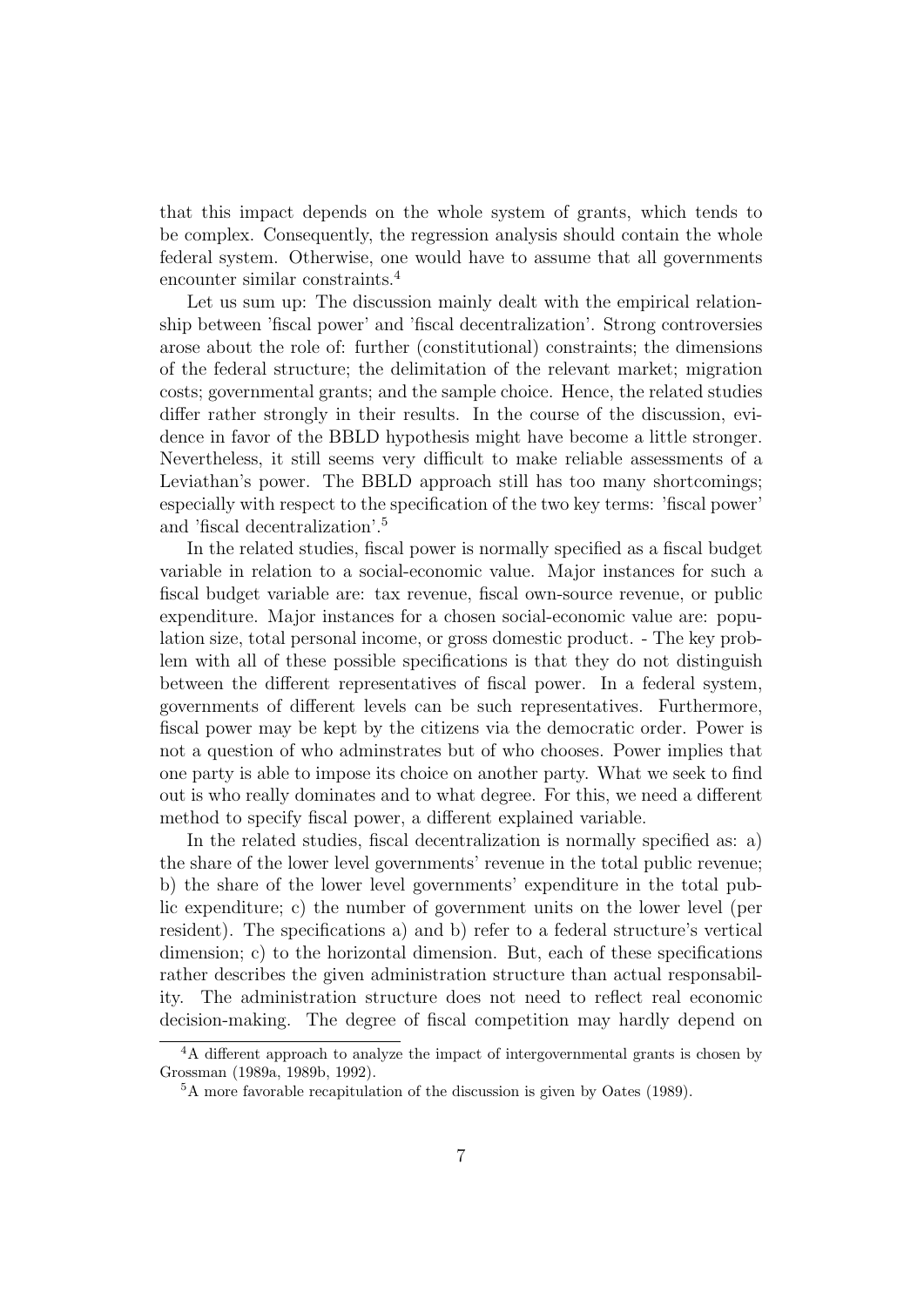this structure. The different dimensions tend to interact. This makes it difficult to assess the impact of any difference. Therefore, what we need is a different method to specify fiscal decentralization, some different explaining variables.

#### 2.2 The Partial Labor Market Hypothesis

We may assume that a Leviathan uses his power to maximize his personal income. He seeks to generate and usurp extra rents on the labor market. The 'human capital theory' may help to explain how such extra rents can be generated: In this theory, different investments in human capital lead to a diversification of labor and thus to a fragmentation of the labor market. There exist two forms of human capital: 'general' and 'specific'. The general human capital is demanded on the whole labor market. The specific human capital, however, is demanded only on a partial labor market. Typically, the latter form is generated via 'on-the-job-training'. Depending on the amount and composition of human capital, the following phenomena may occur:<sup>6</sup>

- Labor market participants invest in signaling.
- Labor suppliers and labor demanders share the cost of human capital.
- Labor demanders pay wages above the productivity level.
- Labor demanders discriminate.
- There is unemployment.
- Partial labor markets vary in structures and institutions.

A Leviathan is supposed to intervene where free market coordination fails. He thus acts as a monopolist on certain product markets. His activity on these product markets induces some specific human capital. Based on this, he becomes a monopsonist on some partial labor market. A Leviathan can (mis-)use his monopsony position in various ways to generate and usurp extra rents. Let us look at some major instances: A Leviathan does not encounter a profit constraint. Instead, the citizens may set political constraints. However, these tend to be more difficult to control. In the political decision-making process, a Leviathan may occupy central positions. First of all, he works out the proposals, especially the budget proposals. He can bring them into a 'take it or leave it' form. Furthermore, Leviathan reaches

<sup>6</sup>The foundations of the modern 'human capital theory' were laid by Becker (1975). An introduction to this theory is given by Ehrenberg and Smith (2009), ch. 9.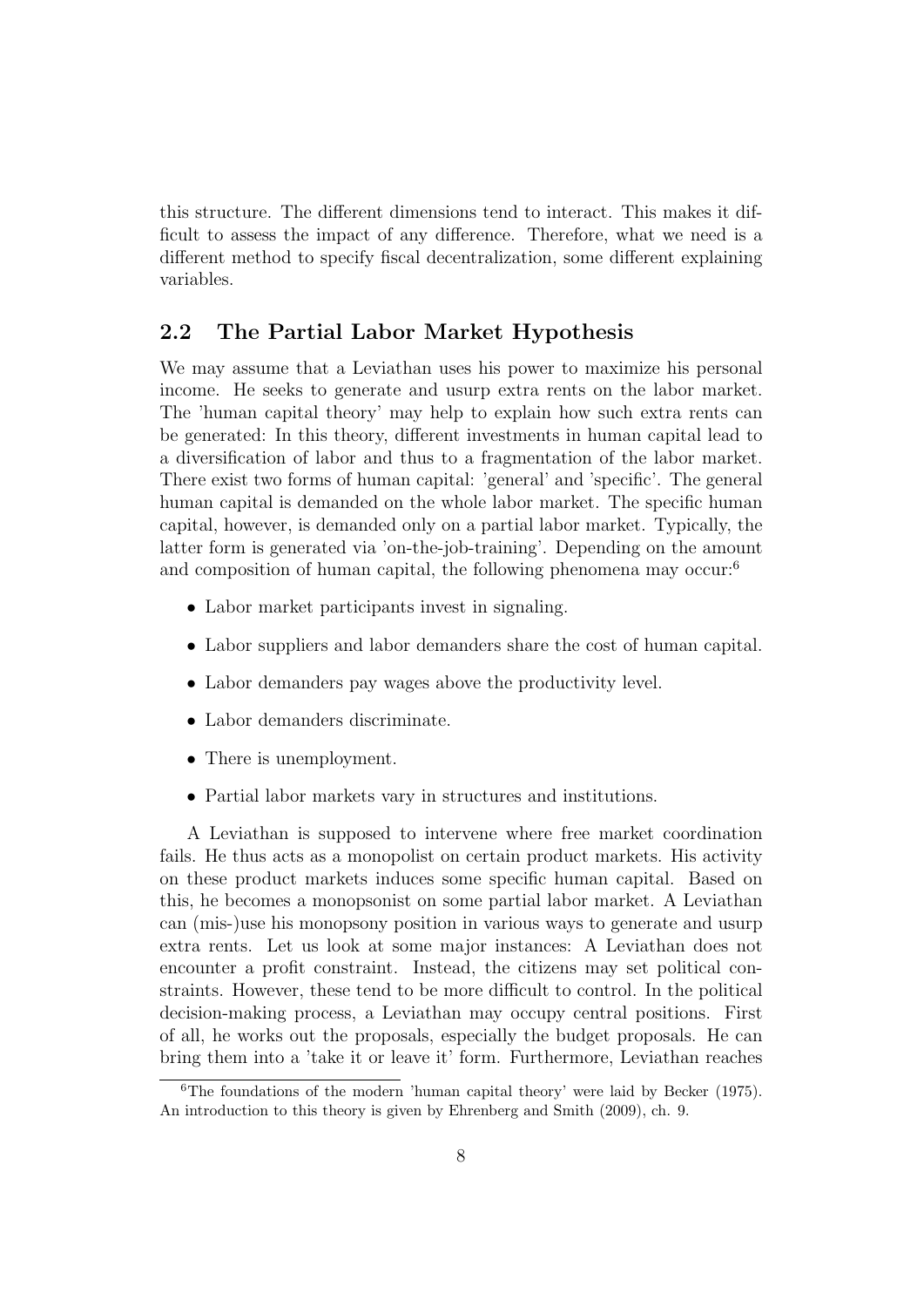advantages in knowledge. He can gather, transform and select politically relevant information, at lower costs. And finally, Leviathan sets the agenda. Via the agenda, he can influence the results of the political votes.<sup>7</sup>

Altogether, a Leviathan uses his specific human capital and his central position in the political decision-making process to generate and usurp extra rents on the labor market. The relevant partial labor market is characterized by: a more rigorous regulation; more powerful unions; longer contract terms; waiting lines; signaling of political attitude; discrimination; and so forth. We may set up the following hypothesis and call it 'LPLM' (Leviathan Partial Labor Market): The more diversified and fractionized the labor market is, the more power a Leviathan will reach.

There has been an extensive discussion on the wage differentials between the public and the private sector. The discussion is motivated by the question which payment of public sector employees can be regarded as just. The degree of justice is assessed with regard to the payment of private sector employees. It is supposed that the human capital theory allows to compare unequal profiles in the two sectors. One seeks to measure the economic rent or premium which remains after the deduction of the differences in the required job profiles. Some instances of such differences are: the specific human capital; the mobility; the wage volatility; the job loss risk; non-wage compensation; working conditions; or superior goals.

Hence, we may encounter a large number of empirical studies on publicprivate sector wage differentials. Within the last few years, two methodological approaches have become conventional: firstly, sample stratification in order to examine the wage distributions; secondly, wage differential decompositions in order to distinguish between the job profile components and the extra rent components. Some of the major findings are as follows:

Bender (2003) examined data on six British local labor markets from 1986. He showed that the differences in the wage distributions between the private and the public sector were much more important than the differences in the wage averages. For instance, male employees received a positive premium at the lower part and a negative premium at the higher part of the public sector wage distribution.

Disney and Gosling (2003) worked with data on a British privatization program in the 1990s. These data were regared as suitable to avoid selfselection and measurement bias. As the two authors found out, women earned on average more in the public sector than they could in the private sector. But, no clear tendency appeared for college-educated women.

<sup>7</sup>For an overview of the respective public choice models, see Mueller (2003).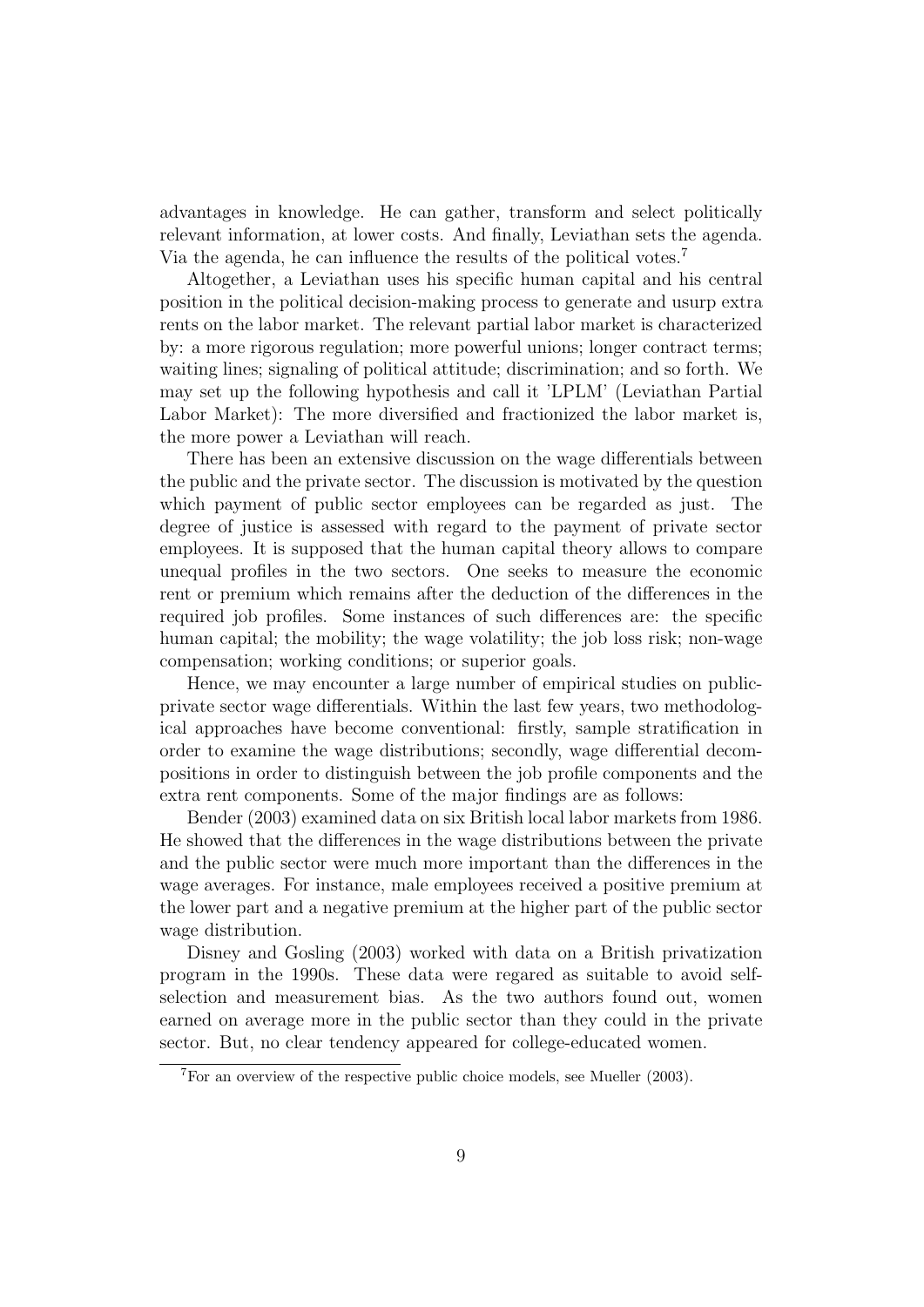Belman and Heywood (2004) asked to what degree public-private sector wage differentials were caused by the respective job profiles. In their empirical study on the U.S.A. in 1997 and in 1999, they found out that a detailed controlling for job profiles: a) modestly reduces the federal differential, b) very modestly increases the state differential, and c) substantially increases the local differential.

Melly (2005) claimed that estimations on wage diffentials be interpreted conditional on the selected sample. He selected samples from the 'German Socio-Economic Panel (GSOEP)' for the period 1984 to 2001. It turned out that women reached positive premia in the public sector, while men reached negative ones. In addition, job experience induces higher payoffs in the public sector. All results were stable over the whole period.

Elliott et al. (2005) focused on institutional effects on wage differentials. They analyzed differentials before and after a public sector devolution and pay reform in the UK. As they found out, the public-private sector wage differentials became smaller in both England and Scotland. However, two other factors can be made responsable for this decrease: firstly, the introduction of a minimum wage rule in the private sector; and secondly, an upswing of the overall economic activity.

Altogether, the related studies find significance for several determinants of public-private sector wage differentials. The significance appears as especially high for the gender and for the wage level. However, it remains difficult to interpret the results in terms of governmental power. First of all, the labor markets appear as highly diverse. A good estimation thus demands to integrate a broad variety of control variables. Many of these variables are not available or merely in a qualitative form. Moreover, the control for diverse market structures eliminates the impact of internal labor markets. Labor markets are often characterized by 'barriers of entry' or 'ports of entry'. Therefore, internal structures could be more important for the determination of wages than external structures. And finally, the wages on the private labor markets may appear as a bad yardstick. On these markets, there also can arise distortions which are not (directly) related to governmental power. Thus, if women earn - ceteris paribus - more on a public than on a private labor market: How can we say where they are actually discriminated? And who got the power to discriminate? - Altogether, the related literature leaves the LPLM hypothesis widely open.<sup>8</sup>

<sup>8</sup>For a survey of the earlier discussion, see Bender (1998).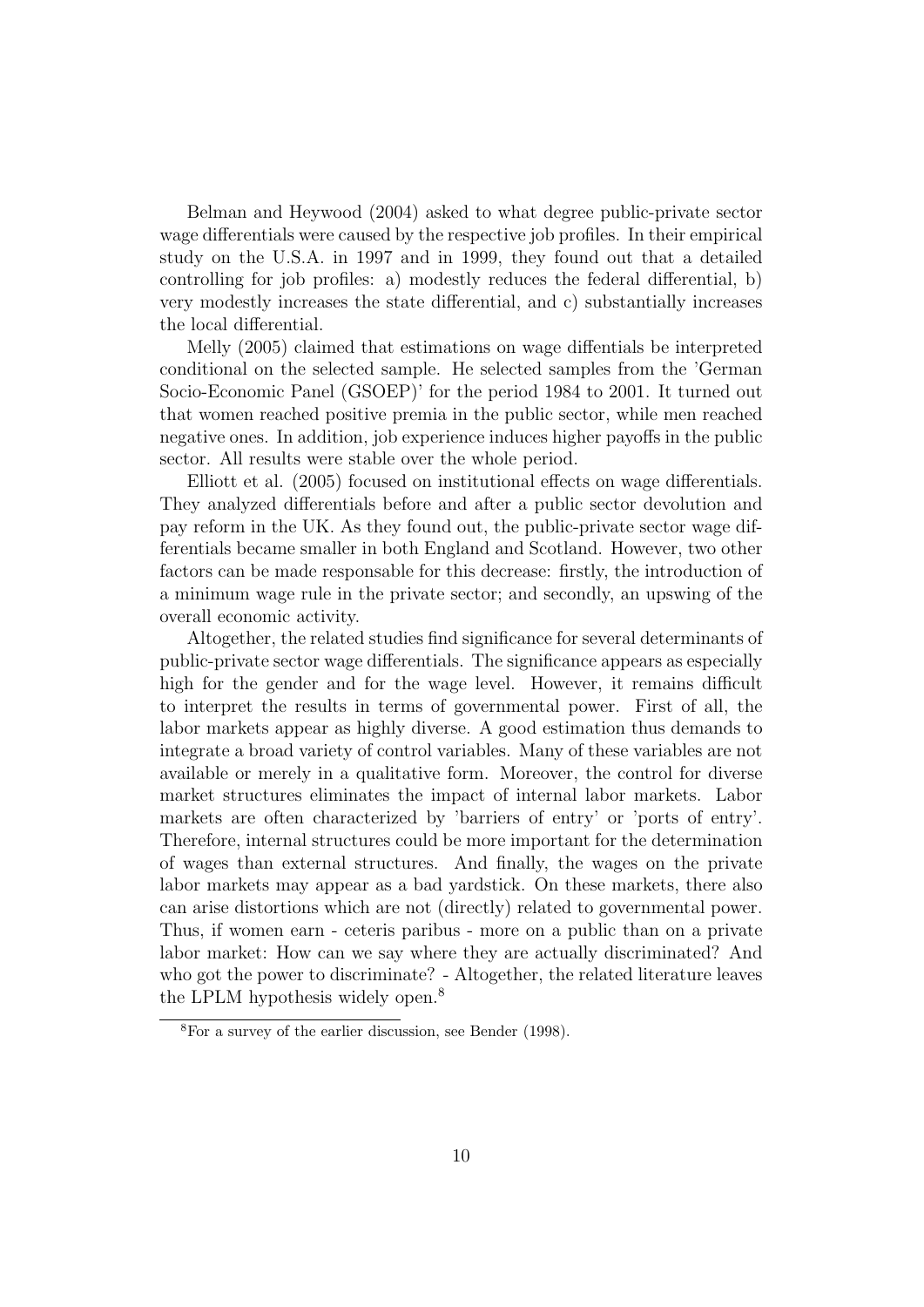#### 2.3 The Average Income Hypothesis

We may justify the income of a Leviathan by his performance in generating Pareto superior outcomes. He may claim a share of the gain that arises from his support of Pareto superior cooperation. But here, we encounter two major questions: How can this gain be measured? And what would be a 'fair' share? - Basically, the gains from cooperation can be described in terms of welfare. But, it seems impossible to measure welfare, itself. There has been an extensive discussion about what could be the best indicator for welfare. Generally, a certain measure of the domestic product is indorsed by most scholars. Nevertheless, this indicator has at least two important drawbacks: First, the national product considers only factors which occur on official markets and are expressed in monetary units. Leisure, household production, and external effects are not explicitly included. Second, the national product does not consider the initial endowment in production factors. Hence, it does not properly help to explore the ultimate sources of welfare.<sup>9</sup>

In order to assess the fair share of a welfare gain for a Leviathan, citizens compare his performance with those of other Leviathans. There are two basic modes in which citizens can express their assessments: voice and exit. The two modes differ in their costs and their effectiveness. Anyhow, both depend on how the Leviathan claims his share. In a federal system, there are two basic modes in which he can claim his share: First, the Leviathan directly imposes a charge on his considered citizens. He thus receives revenue from own sources. Second, the Leviathan allows a higher level Leviathan to impose a charge on the considered citizens. In return, the first receives revenue from the latter by grants. Now, it seems plausible that the first 'public income mode' weakens both of the 'constraint modes' less than the second. A Leviathan will be able to reach more fiscal power by grants. Thus, we may set up the following hypothesis and call it 'LADI' (Leviathan Average Domestic Income): A Leviathan will reach the more fiscal power (measured by the deviation of his personal income from the average domestic income), the higher the relative amount of grants in his total budget is.

#### 3 The Data

To examine the LADI hypothesis, we use data collected by the U.S. Bureau of the Census. This Census Bureau offers three groups of data sets which seem to particularly fit our purposes. These are entitled:

 $^{9}$ For an overview of the early discussion, see Moss (ed.) (1973); an important contribution of the later discussion was made by Anand and Harris (1994).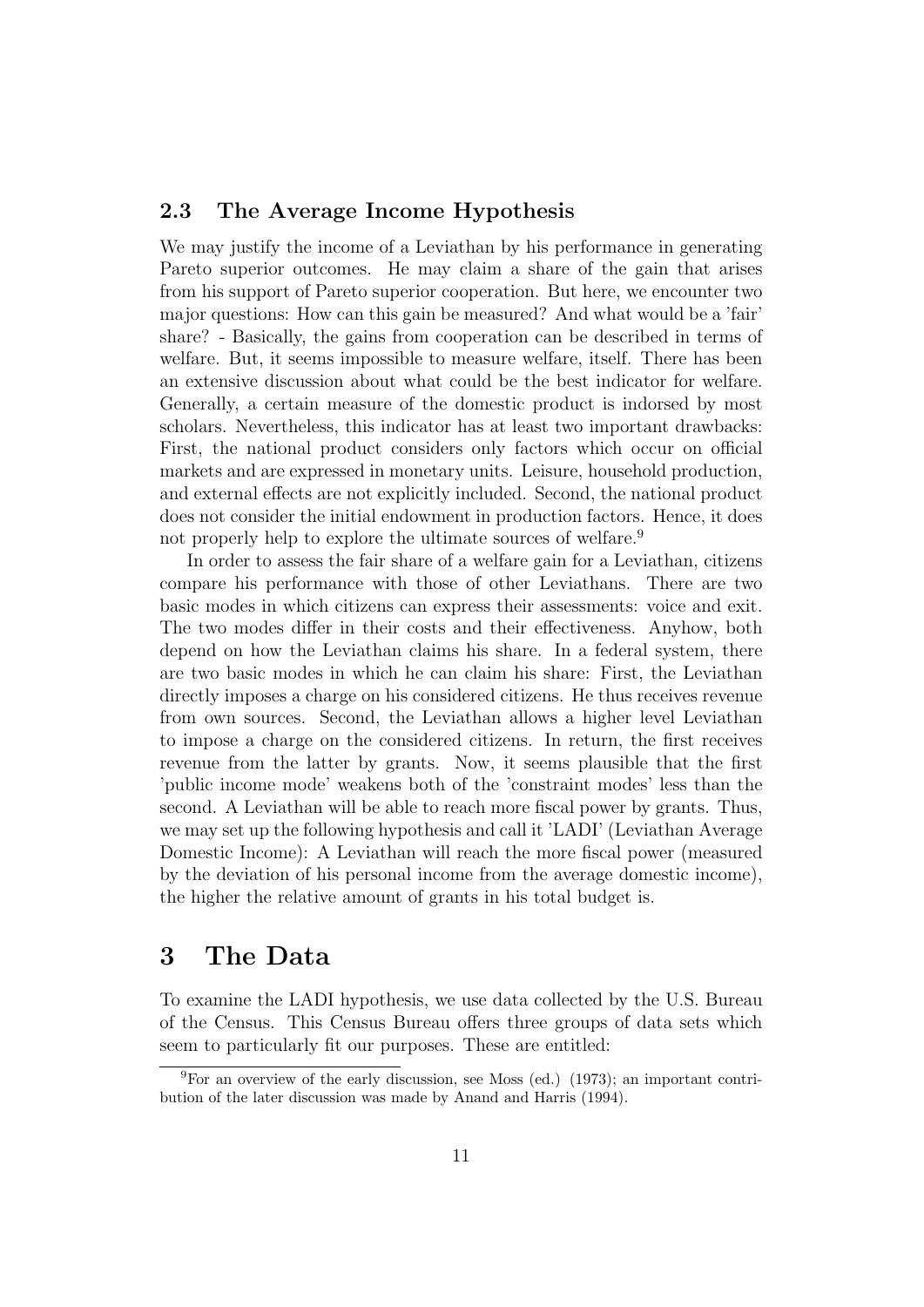- 1. Census of Government: Public Employment;
- 2. Census of Government: Government Finances;
- 3. Decennial Census: Population and Housing.

In the U.S.A., a 'Census of Government' has been taken since 1957, at 5-year intervals. Each of these censuses has the following main subjects: government organization, public employment, and government finances. The censuses seek to cover all state and all local governments. The latter are of five different types: county, municipality, township, school district, and special district. In 2002, there existed 3,141 county regions. Together, they distinctively spanned the whole territory of the U.S.A. Only very few of them did not have an own government. The number of county governments in a given state ranged from 1 to 254. The Census Bureau also assigned all other local governments to their county regions. There existed: 19,429 municipal governments, 16,504 township governments, 13,506 school district governments, and 35,052 special district governments.

The 'Compendium of Public Employment: 2002' presents comprehensive data sets on government employment and payrolls in each state and county. Here, the Census Bureau defines government employees as individuals who regularly perform a public service. In order to make comparisons between employment levels easier, it caLpulated the 'full-time equivalent employment'. This term describes the number of full-time employees that would be needed to accomplish the same total number of hours worked. Furthermore, the Census Bureau divided the total number of full-time employment into different functions, as for instance: education, social services, transportation, public safety, environment/ housing, government administration, or utilities. The payroll numbers express gross payments; these include all salaries, wages, fees, etc. which are paid to the employees in a fixed period. The average monthly earnings represent the quotient of the full-time employee payroll to the number of full-time employees.

The 'Compendium of Government Finances: 2002' offers broad information on the state and the local government budgets in the fiscal year 2001-02. The revenues are defined as actual receipts of a government and its agencies. The following amounts are thus subtracted from gross inflows: tax refunds to citizens, receipts from the issuance of debt, the sale of securities, and taxes collected on behalf of other government units. The Census Bureau divides public revenue into four distinct classes: intergovernmental revenue, general revenue from own sources, utility and liquor store revenue, and insurance trust revenue. - The expenditures are defined as actual payments of a government and its agencies. The Census Bureau divides the public expenditure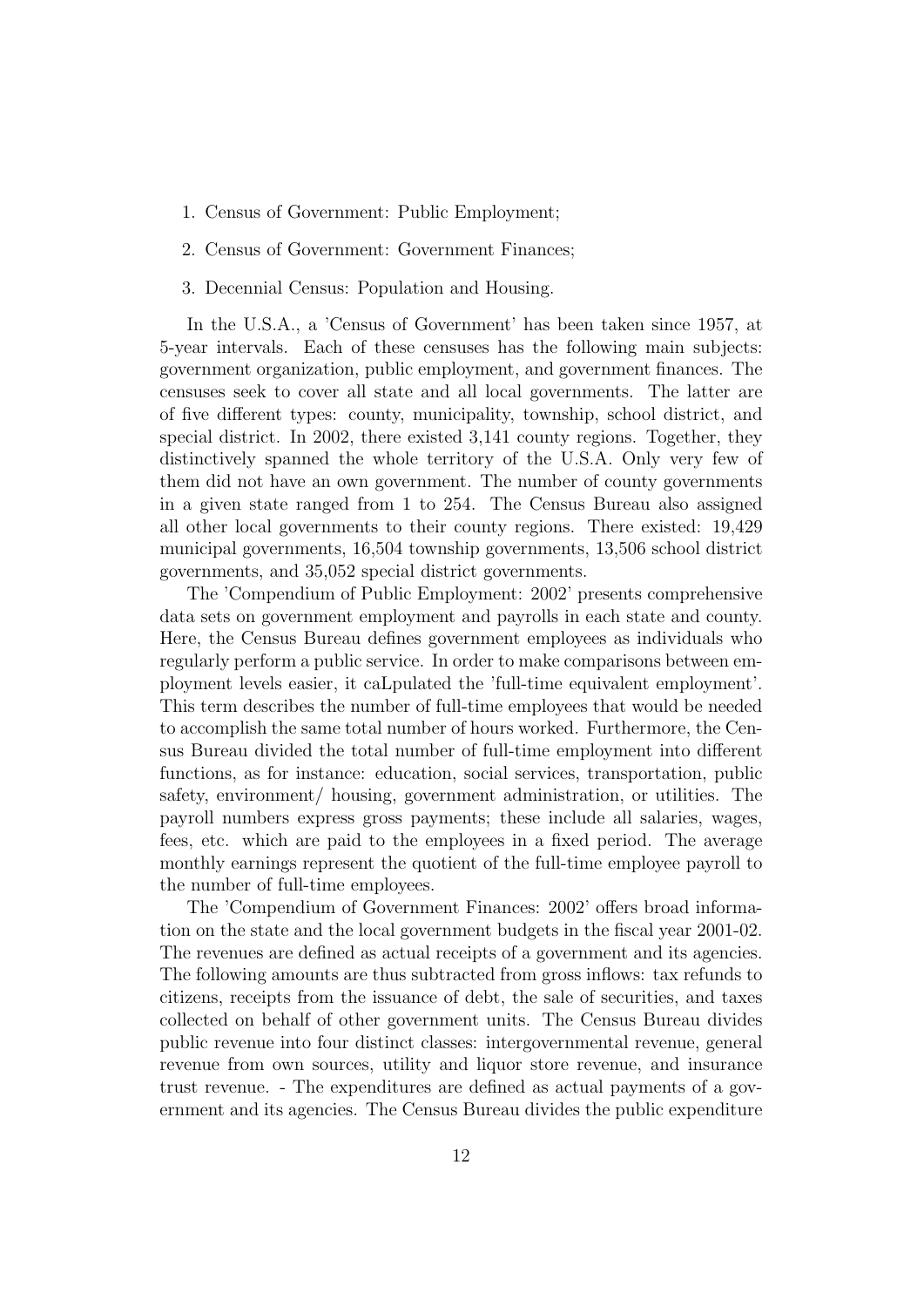by character/ object and by function. By character/ object, it devides into six classes: intergovernmental expenditure, current operation, capital outlay, assistance/ subsidies, interest on debt, insurance benefits/ repayments. The classes by function are the same as in the public employment case.

In the U.S.A., a 'Decennial Census' has been carried out since 1790. Since 1975, the Census Bureau is in charge of this. The latest census (for the year 2000) comprises, in particular, 171 population items and 56 housing items as 100-percent data; which are based on general questions to all people about their personal characteristics and their housing. Additionally, the Census Bureau took a large sample and asked these people more detailed questions about the same issues. Altogether, the 'Decennial Census: 2000' offers an enormous range of population and housing items; which describe for example: household structure, sources of income, educational attainment, or housing status.

Thus, the U.S. Bureau of the Census provides three groups of high quality data which match especially well with our intentions. It allows us to construct empirical variables which might highly correspond to our set of theoretical variables. It brings us into the position to confront the LADI hypothesis with a rigorous test. Nevertheless, we shall recognize the data's respective limitations. Let us briefly mention three points: First, every monetary value is measured in current US-dollars. Differences among regions or periods are not taken into consideration. Second, even governments or the same level may adopt different tasks. In agreement with the citizens or with private firms, they may contract in or out various functions. Third, the data partially refer to different periods. For example: Not every government starts its fiscal year in the same month. Generally, the Decennial Census values lag behind the Census of Government values by two to three years.

### 4 Local Policy in the U.S.A.

In our examination of the LADI hypothesis, we shall become more acquainted with the relevant empirical background by some descriptive statistics. Our sample encompasses 3105 out of 3141 U.S. counties. In the U.S.A., the counties have been designed as basic providers of local public goods. In their history, they have considerably adopted to the socio-economic progress. But still, we encounter an immense variety of county structures.

Table 1 presents some major features of the county structures: On average, there live 88662 people in one county. But, the standard deviation of POPUL1 is enormously high. Especially, there exist 30 counties with a population size greater than 1 million. Around 40% of the people live in urban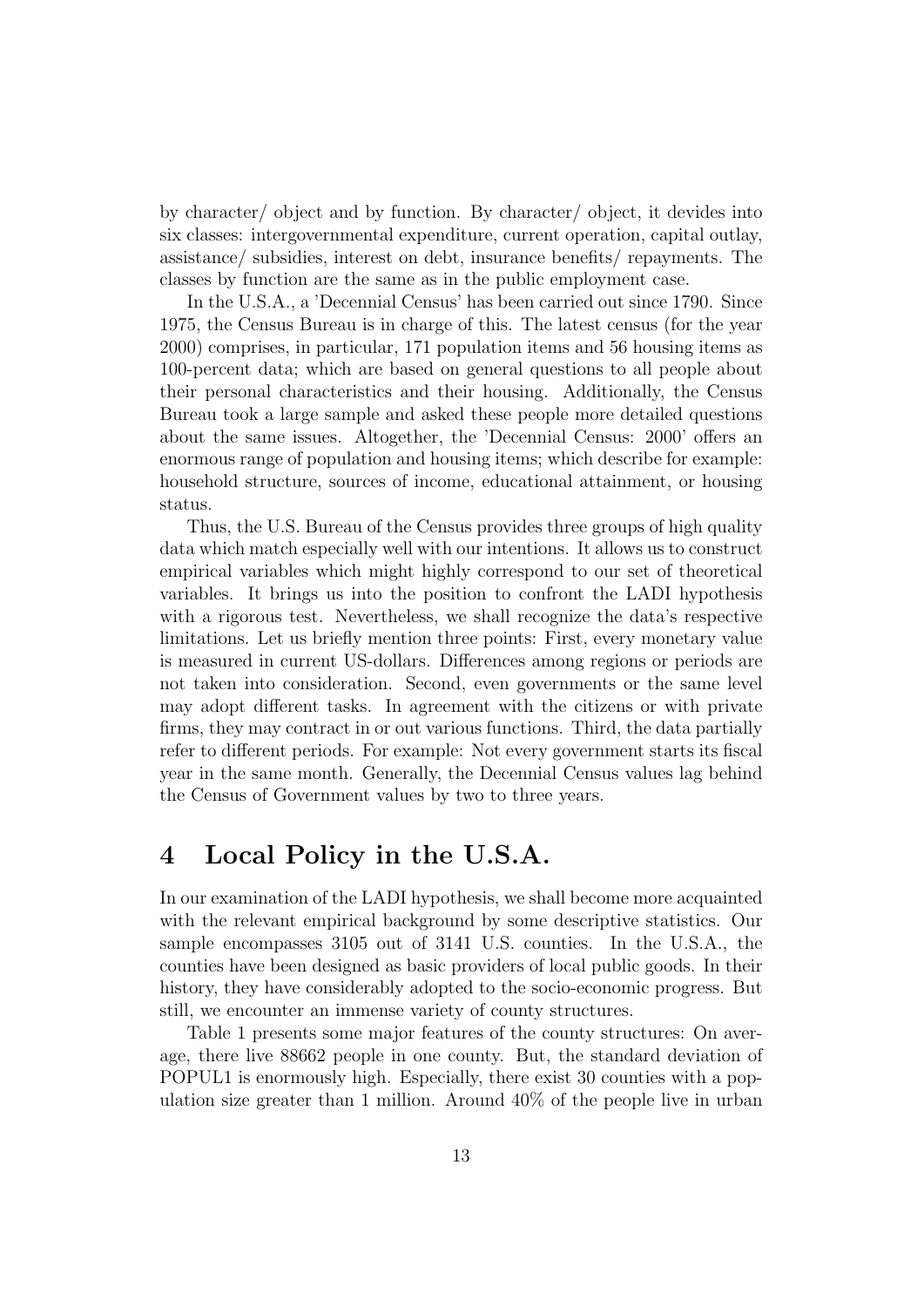areas (POPURBp). These areas are the main destinations of intercounty migration. 20% of those who lived in a certain county in 2000 had lived in a different one in 1995 (POP5DH4p). One central aspect of our examination is the degree to which the people constrain the local governments by migration. On average, 1000 people meet with 56 local public employees (EMPLTLp); the standard deviation is 22; the distribution is skewed by some outliers to the right (with a maximum of 448).

| variable       | mean   | median | std. dev. | skewn. |
|----------------|--------|--------|-----------|--------|
| POPUL1         | 88689  | 25052  | 291733    | 16.6   |
| <b>HHTL</b>    | 32458  | 9322   | 101010    | 14.6   |
| POPURBp        | 0.3973 | 0.3934 | 0.3071    | 0.19   |
| POP5DH4p       | 0.20   | 0.1888 | 0.0679    | 1.22   |
| <b>EMPLTL</b>  | 4060   | 1251   | 13691     | 18.7   |
| <b>EMPLTLp</b> | 0.0560 | 0.0505 | 0.0223    | 3.75   |

Table 1: County structures in the U.S.A.

We assume that all individuals have identical preferences for income. They behave as income maximizers. Thus, we can use income as a welfare indicator. Table 2 offers some key insights on the income of the people, the households, and the local public employees. In 1999, the per capita income of the average county was around USD 17483 (PCAPINC). The other counties deviated from this level by USD 3895. Together, it gives an information criterion (IC) of 0.22. In the same year, the household median income over all counties was USD 35320 (HHMDINC); with a standard deviation of USD 8851, and an IC of 0.25. In 2002, the average local public employee in the average county earned around USD 32078 (EARNYFT). This value deviates by USD 6419 in absolute terms and by 0.20 in relative terms. Thus, EARNYFT appears as more equally and more symmetrically distributed than the other two variables. However, we must be careful when comparing the levels of the three variables, because they incorporate different components, as in particular: household size and capital income.

| variable         | mean     |          | median std. dev. skewn. |       |
|------------------|----------|----------|-------------------------|-------|
| <b>PCAPINC</b>   | 17482.57 | -16930.0 | 3894.70                 | 1.58  |
| HHMDINC.         | 35320.09 | -33759.0 | 8851.49                 | 1.34  |
| EARNYFT 32078.02 |          | -30900-0 | 6418.56                 | -1.06 |

Table 2: Income levels of distinctive groups

Table 3 offers some information about the importance of the local public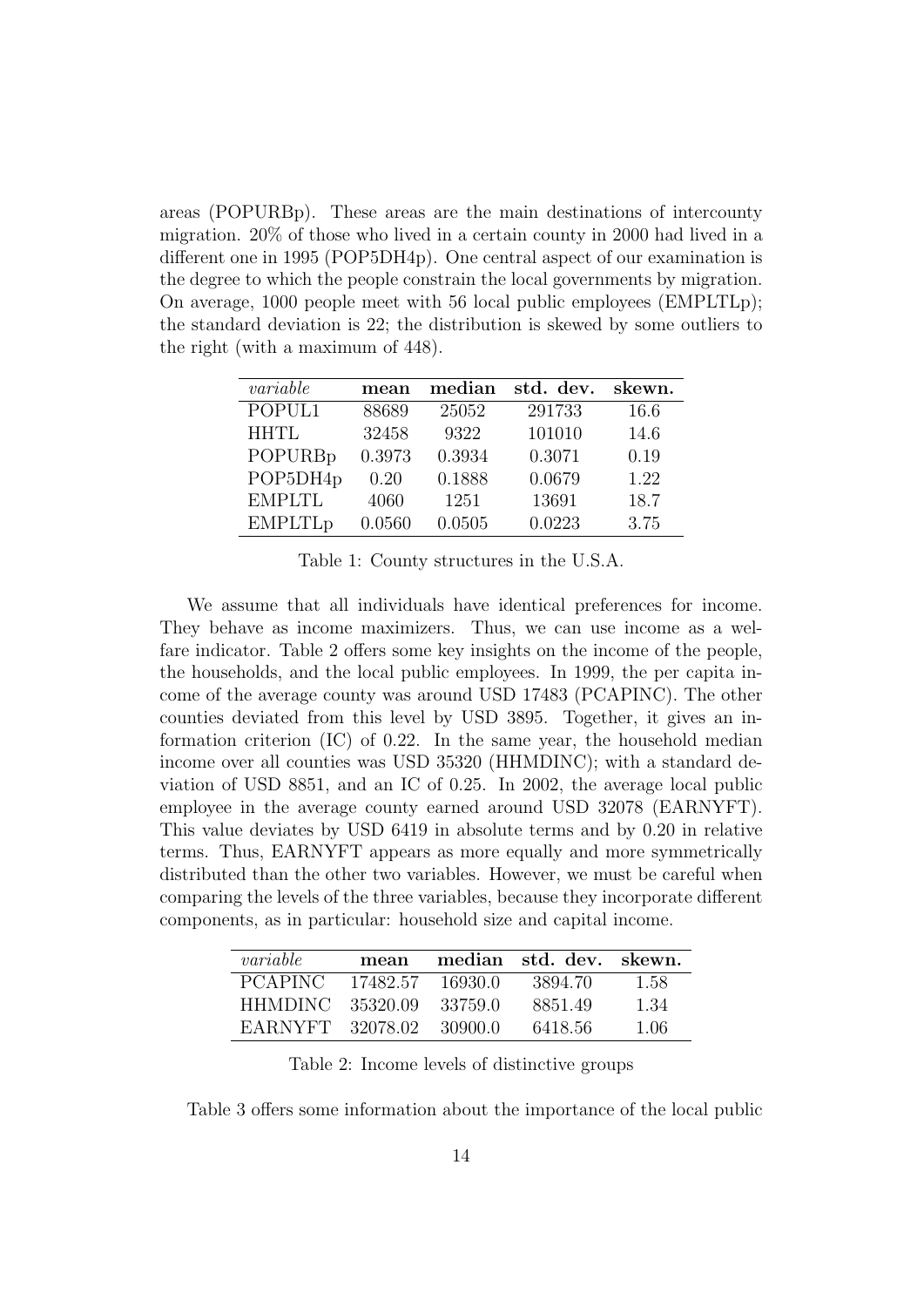payrolls. If we assumed that there is strict autonomy, we could interpret the information as follows: The average county resident paid USD 1369 for his county's public payrolls. Across all counties, the values of PAYRYc varied considerably. There were thirty counties where the average resident paid more than USD 3000. In the average county, the public payrolls amounted to nearly 44% of the public expenditure (PAYRYg). The standard deviation was nearly 9. - But, we should keep in mind that some shares of the payrolls are covered by state or federal funds. Hence, the real distribution of the financial burdens might differ from the picture that is outlined by this table.

|                        |         | <i>variable</i> mean median std. dev. skewn. |      |
|------------------------|---------|----------------------------------------------|------|
| PAYRYp 1368.69 1281.52 |         | 514.41                                       | 4.85 |
| $PAYRYg$ 43.52         | - 43.26 | 8.97                                         | 1.29 |

Table 3: Relative expenditure for local public payrolls

The LADI hypothesis supposes that the power of a Leviathan can be measured by his relative personal income. Thus, we set his personal income in relation to the average income in his county. This can be justified as follows: The provision of local public goods may be regarded as the basis of productivity. Hence, local public employees are highly responsable for the overall income level in their counties. A fixation of the personal to the overall income is likely to induce a fair yardstick and positive incentives. In our examination of the LADI hypothesis, we work with two indicators for political power: OFFPCI and OFFHHMI; where:

- OFFPCI =  $(EARNYFT PCAPINC) / PCAPINC;$
- OFFHHMI  $=$  (EARNYFT HHMDINC) / HHMDINC.

As table 4 shows, the distribution of OFFPCI is less equal and symmetrical than the one of OFFHHM.

| variable        | mean   |         | median std. dev. skewn. |      |
|-----------------|--------|---------|-------------------------|------|
| OFFPCI          | 0.8709 | 0.8378  | 0.3484                  | 1.70 |
| OFFHHMI -0.0670 |        | -0.0824 | 0.1763                  | 0.98 |

Table 4: Relative deviations of local officials' earnings

Our hypothesis states a certain relationship between fiscal power and the sources of public revenue. Table 5 comprises relevant information on the revenues of U.S. counties in 2002. On average, the counties earned a total revenue of USD 3253 per capita (REVTLp). The highest share of the total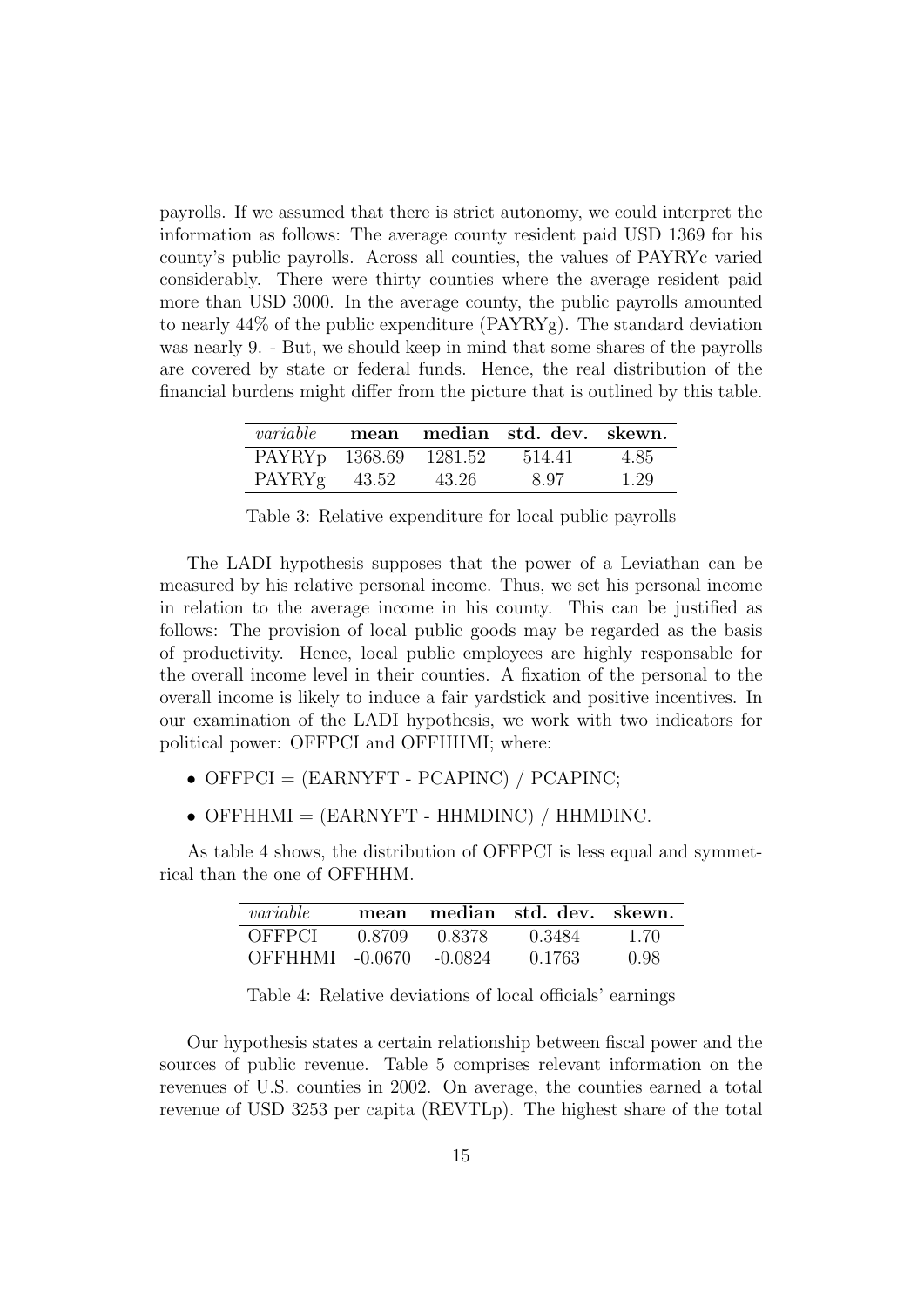revenue stemed from intergovernmental grants; namely 42% (REVIGVTb). This share was very equally and symmetrically distributed. Clearly, the main grantors were the respective states (REVFSTb). The federal government just adopted an equalizing role. Taxes amounted to more than 30% of the total revenue (TAXTLb). The most important type was the property tax (TAXPRPb). However, its importance varies quite strongly from county to county. Another bigger source of local fiscal revenue were charges. On average, they still contributed more than 20% of the total budgets. The main features of their distribution were quite similar to those of the property tax.

| variable        | mean    | median  | std. dev. | skewn. |
|-----------------|---------|---------|-----------|--------|
| <b>REVTLp</b>   | 3252.87 | 2960.15 | 1630.03   | 8.32   |
| <b>REVIGVTp</b> | 1279.14 | 1165.42 | 566.76    | 2.80   |
| <b>REVIGVTb</b> | 0.4199  | 0.4173  | 0.1391    | 0.07   |
| <b>REVFSTb</b>  | 0.3906  | 0.3871  | 0.1322    | 0.57   |
| <b>TAXTLb</b>   | 0.3043  | 0.2888  | 0.1253    | 0.98   |
| <b>TAXPRPb</b>  | 0.2408  | 0.2246  | 0.1229    | 1.27   |
| <b>CHARTLb</b>  | 0.2014  | 0.1702  | 0.1072    | 1.24   |

Table 5: Sources of local fiscal revenue

## 5 Fiscal Power and the Sources of Fiscal Revenue

The LADI hypothesis states that intergovernmental grants positively determine fiscal power. Tables 6 and 7 may at first help us to analyze this relationship in a simple statistical form. As we can see, each of the correlation coefficients between total intergovernmental grants (REVIGVTp or REVIGVTb) and fiscal power (OFFHHMI or OFFPCI) is significantly positive. The coefficients with REVIGVTp are somewhat higher than those with REVIGVTb. With respect to fiscal power, it seems less important who the grantor is: the state or the federal government. REVFFED or REVFST have lower correlations with OFFHHMI or OFFPCI than REVIGVT. Next, to assess the real importance of intergovernmental grants, we need to consider their relationships with other sources of fiscal revenue. It turns out that such relationships in per capita terms are in general very weak. But surely, such in budget share terms must be stronger, since all the shares sum up to 1. In effect, we find the highest coefficient in this context (as an absolute value) between REVIGVTb and TAXTLb. Thus, TAXTLb even surpasses REVIGVTb a little in the correlation with OFFHHMI and with OFFPCI.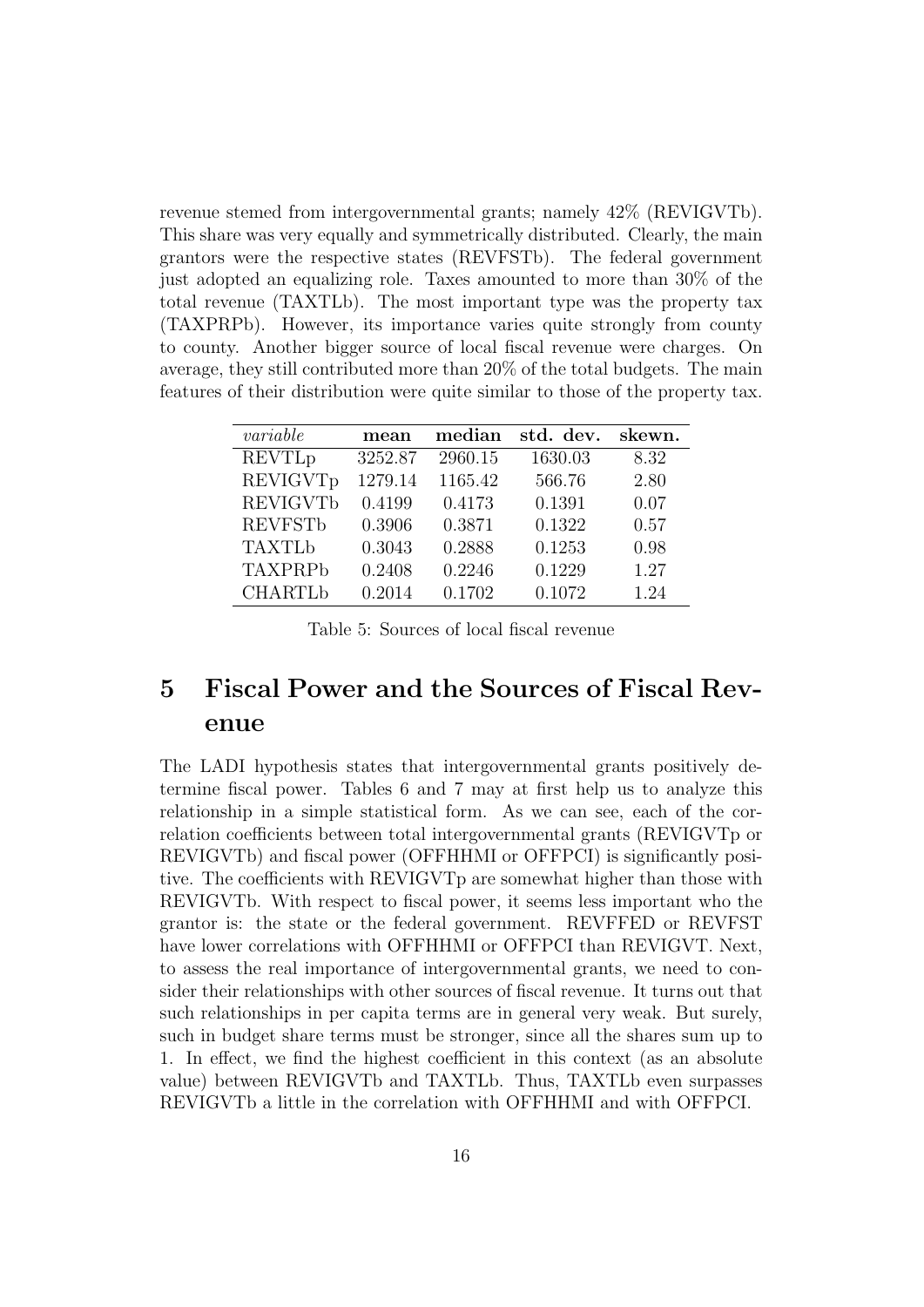|                    | OFFHHMI  |          |       | <i>OFFPCI</i> REVTL <sub>p</sub> REVIGVT <sub>p</sub> | TAXTL <sub>p</sub> | TAXPRPc |
|--------------------|----------|----------|-------|-------------------------------------------------------|--------------------|---------|
| OFFHHMI            | 1.0      |          |       |                                                       |                    |         |
| <i>OFFPCI</i>      | 0.817    | 1.0      |       |                                                       |                    |         |
| REVTL <sub>p</sub> | 0.089    | 0.127    | 1.0   |                                                       |                    |         |
| REVIGVTp           | 0.342    | 0.384    | 0.479 | 1.0                                                   |                    |         |
| <b>TAXTLp</b>      | $-0.113$ | $-0.086$ | 0.704 | 0.058                                                 | 1.0                |         |
| TAXPRPp            | $-0.097$ | $-0.066$ | 0.678 | 0.060                                                 | 0.978              | $1.0\,$ |

Table 6: Correlations: deviations of officials' earnings and public revenue per capita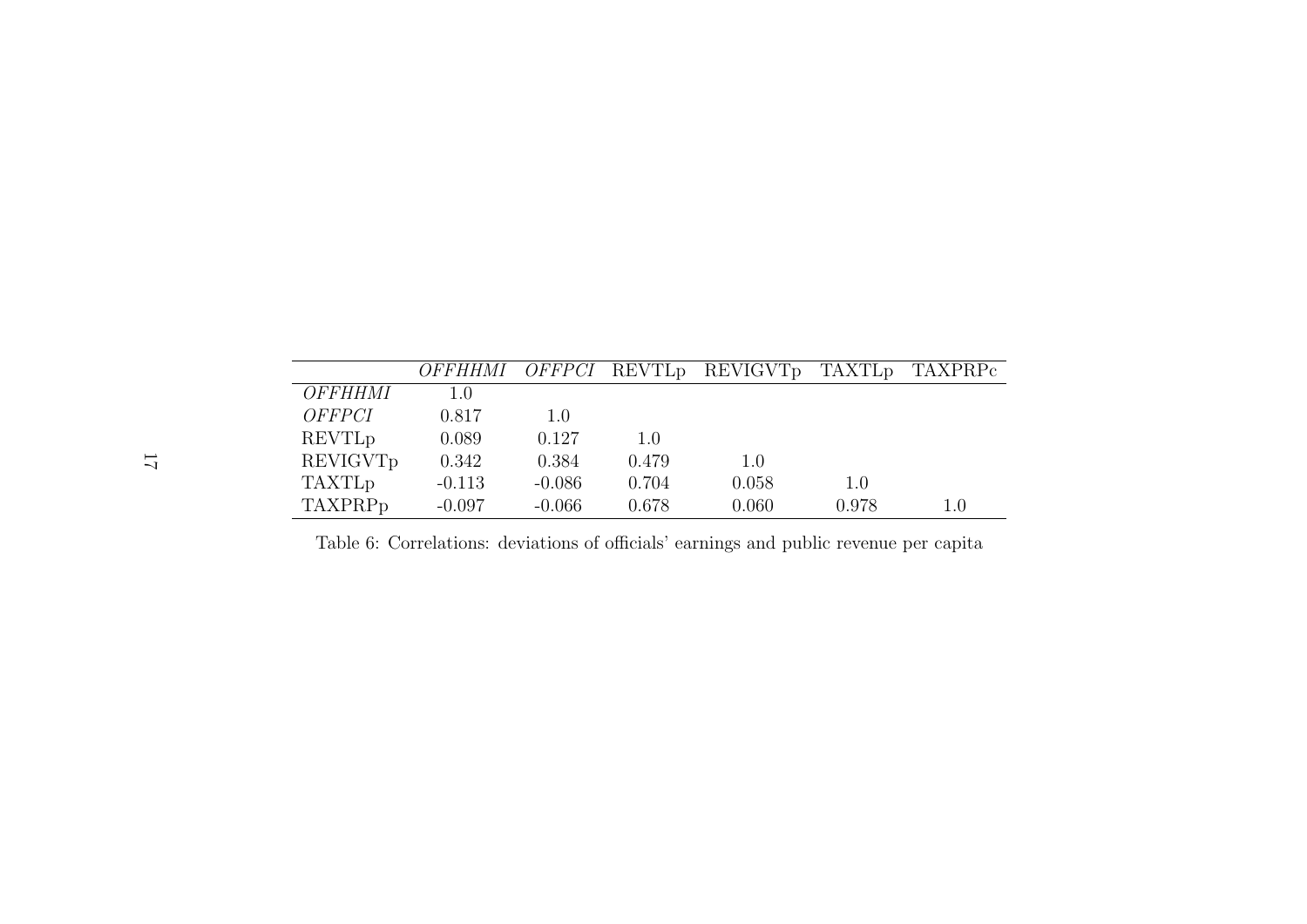|                 | OFFHHMI  |          | <i>OFFPCI</i> REVIGVTb | REVFSTb  | TAXTLb |
|-----------------|----------|----------|------------------------|----------|--------|
| OFFHHMI         | 1(0)     |          |                        |          |        |
| OFFPCI          | 0.817    | 1.0      |                        |          |        |
| <b>REVIGVTb</b> | 0.317    | 0.313    | 1.0                    |          |        |
| <b>REVESTb</b>  | 0.266    | 0.245    | 0.960                  | 1.0      |        |
| TAXTLA          | $-0.337$ | $-0.324$ | $-0.514$               | $-0.482$ | 1.0    |

Table 7: Correlations: deviations of officials' earnings and shares of public revenue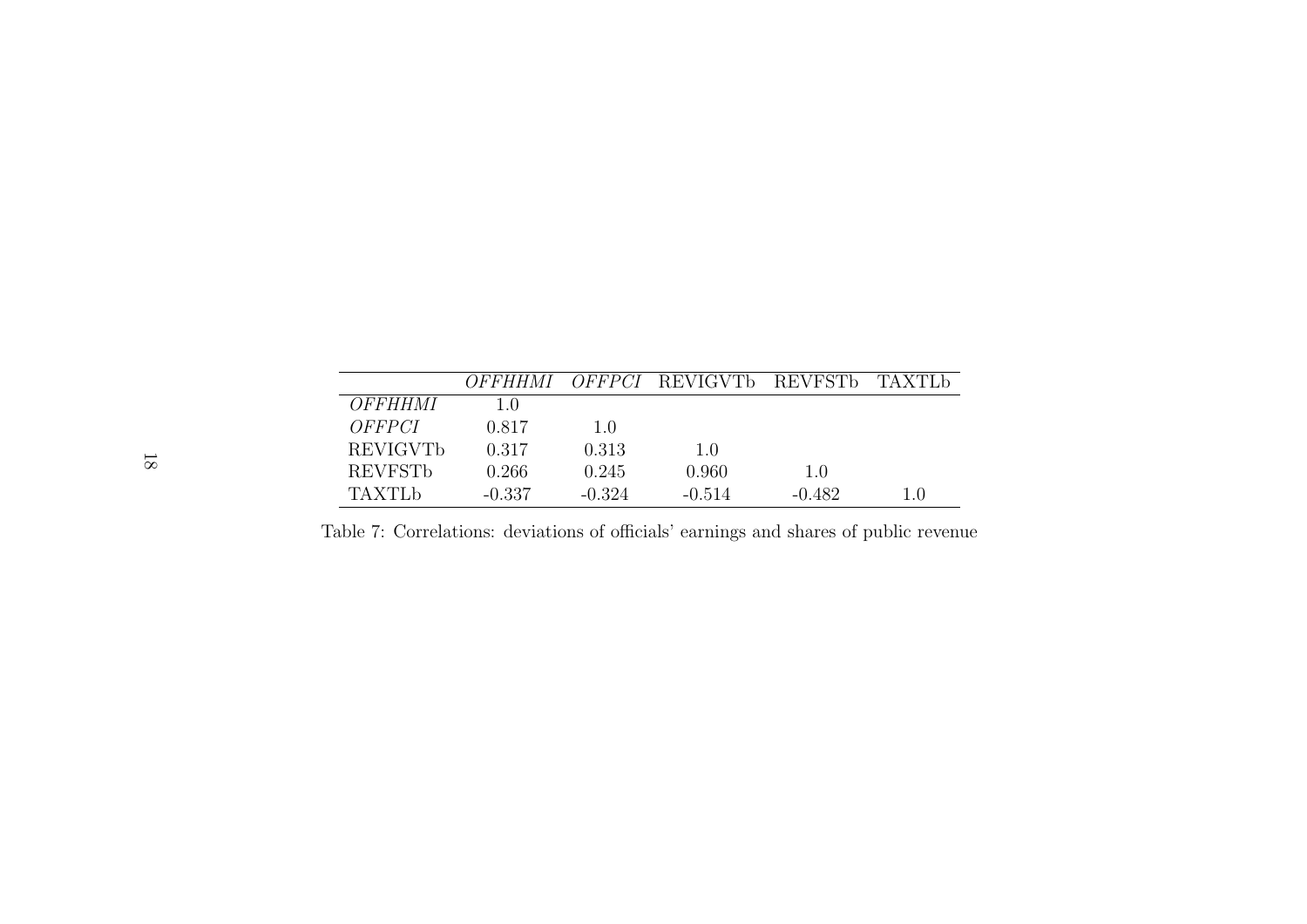The impact of fiscal revenue on fiscal power may be influenced by third variables. In a next step, we look at all available third variables and select those which are highly correlated with OFFHHMI or with OFFPCI. In our sample, we have 41 third variables available. They can be assigned to the following categories: public expenditure, public employment structure, private employment structure, demography, and housing. Out of these 41 variables, we find only 8 with a correlation coefficient greater than 0.3; namely: HHPASShh, HHSEChh, HHSSIhh, HHWAGEhh, POPNATp, POP5DH4r5, RENTCTM and RENTGRM. We accept these as potential control variables in our multiple regressions.

Our regressional analysis shall help to assess intergovernmental grants as a determinant of fiscal power in combination with other determinants. We base our analysis on OLS estimations and follow three steps: First, we regress our dependent variable on all eight potential control variables. We then eliminate each redundant variable via a redundancy test. Second, we insert each of the explaining variables (REVIGVTb or REVIGVTp) into the control equation. Third, we compare our estimating equations via four criteria: adjusted Rsquared, Akaike information criterion, Jarque-Bera test, Ramsey's RESET test. - Altogether, the regressional analysis is guided by two questions: To what degree can fiscal power be explained by this approach? What are the specific contributions of intergovernmental grants?

Table 8 presents the main results from our full sample regressions of OFFHHMI. Equation (1) consists of three control variables: HHPASShh, HHWAGE, and POP5DH4r5. All of them are highly significant and have the expected signs. Equation (2) integrates REVIGVTb as a regressor, which becomes highly significant. Equation (3) integrates REVIGVTp, which become even more so. There is no change of signs. If we compare the three equations, we may state the following: Equation (1) clearly reaches the highest explanatory power; with an (adjusted) R-squared of 0.431. Hence, REVIGVTp adds clearly more explanatory power to the control regressors than REVIGVTb. The AIC, as a meausre of the goodness to fit, conforms to the R-squared results. The Jarque-Bera values indicate highly nonsymmetric distributions of the residuals. One can easily show that these values highly depend on a few outliers of OFFHHMIc. Finally, the RESET test gives no reason to suspect any misspecification.

Our regressions of OFFPCI bring about similar results (table 9). However, two differences shall be pointed out: First, POPNATp appears as a control variable instead of HHWAGEhh. And second, all these three regressions reach less explanatory power.

Each of our dependent variables is constructed out of two components. Now, we may ask how the functional relationships depend on each compo-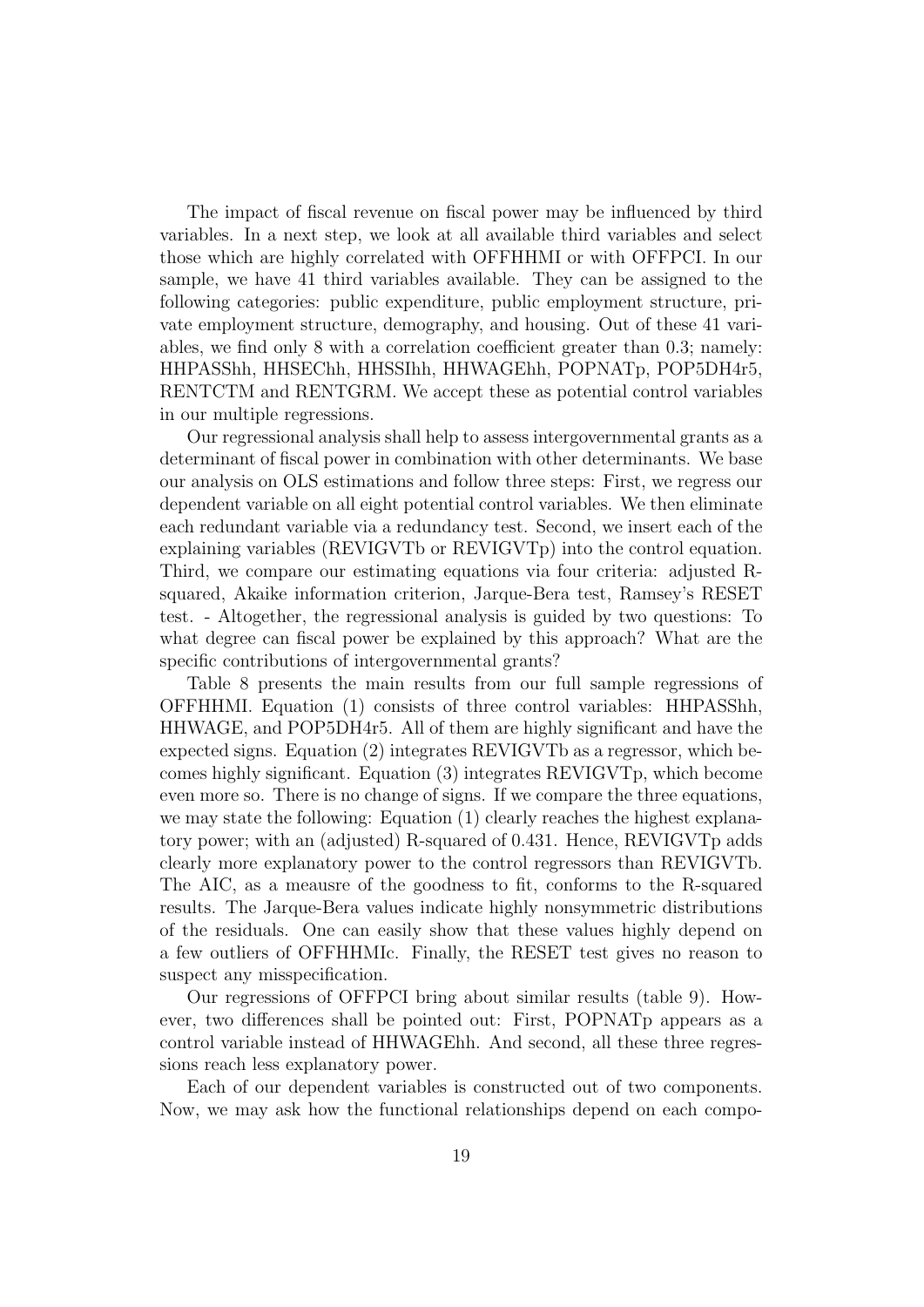|                 | $\left(1\right)$ | (2)       | (3)       |
|-----------------|------------------|-----------|-----------|
| $\mathcal{C}$   | 0.5293           | 0.4747    | 0.4592    |
|                 | (17.8)           | (14.7)    | (15.8)    |
| REVIGVTb        |                  | 0.0829    |           |
|                 |                  | (4.24)    |           |
| REVIGVTp        |                  |           | 0.0672    |
|                 |                  |           | (15.2)    |
| <b>HHPASShh</b> | 3.3020           | 3.1303    | 2.7862    |
|                 | (26.5)           | (23.9)    | (22.3)    |
| <b>HHWAGEhh</b> | $-0.8957$        | $-0.8628$ | $-0.9053$ |
|                 | $(-22.3)$        | $(-21.1)$ | (23.3)    |
| POP5DH4r5       | $-0.2736$        | $-0.2657$ | $-0.2291$ |
|                 | $(-7.03)$        | $(-6.83)$ | $(-6.08)$ |
| adj. R-squ.     | 0.389            | 0.392     | 0.431     |
| AIC             | $-1.125$         | $-1.130$  | $-1.196$  |
| J.-Bera         | 6780             | 6299      | 9442      |
| <b>RESET</b>    | 26.7             | 16.2      | 15.0      |

Table 8: Regressions of OFFHHMI: full sample

| (1)       | (2)       | (3)       |
|-----------|-----------|-----------|
| 0.7485    | 0.6262    | 0.5698    |
| (35.6)    | (24.4)    | (24.7)    |
|           | 0.3253    |           |
|           | (8.17)    |           |
|           |           | 0.1476    |
|           |           | (16.0)    |
| 7.4920    | 6.6906    | 6.6541    |
| (24.6)    | (21.1)    | (22.3)    |
| 0.5584    | 0.5805    | 0.4125    |
| (6.41)    | (6.73)    | (4.90)    |
| $-0.7245$ | $-0.6603$ | $-0.6181$ |
| $(-9.23)$ | $(-8.46)$ | $(-8.16)$ |
| 0.317     | 0.331     | 0.369     |
| 0.349     | 0.328     | 0.271     |
| 3469      | 3330      | 6528      |
| 26.3      | 12.4      | 38.6      |
|           |           |           |

Table 9: Regressions of OFFPCI: full sample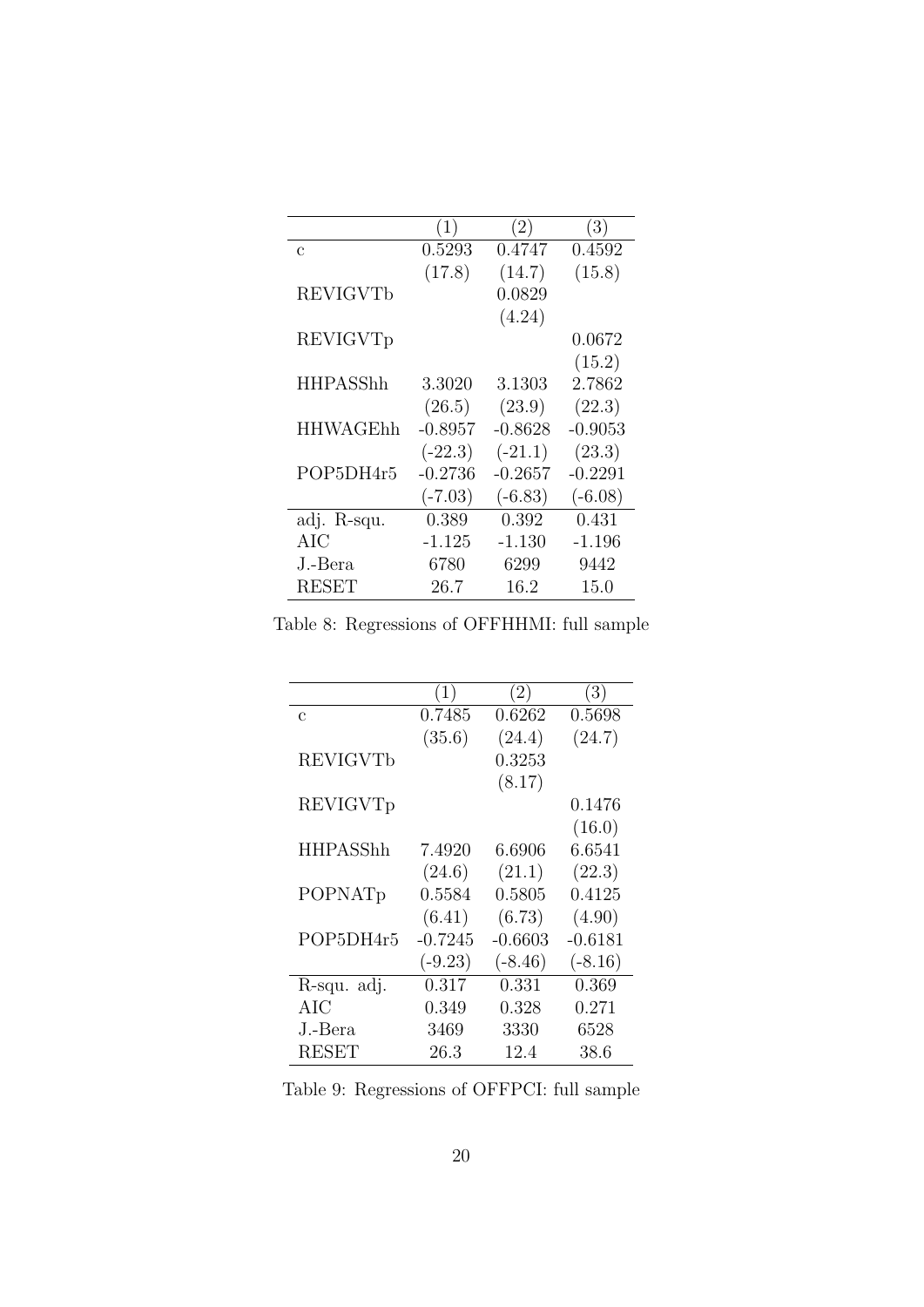nent. In a next step, we will use a sample stratification method to clarify the dependency. Our preferred estimating equation is (3) from table 8. To make our results more 'traceable', we first eliminate some outliers of OFFHHMI from the sample. Then, we stratify the sample by HHMINC and by EARNYFT into quartiles. We thus get two times four subsamples; each with 775 or 776 objects. Finally, our preferred function is estimated on each of the eight subsamples. - The results look as follows:

With the stratification by HHMINC (table 10), our (main) explaining variable (REVIGVTp) gets clearly significant in all four estimating equations. The t-values are particularly high from the two inner quartiles. Two of the control variables (HHPASShh and HHWAGEhh) also get clearly significant in all equations. They are more so in (1) and (4). But the third control variable (POP5DH4r5) is just significant in  $(3)$  and  $(4)$ . The constant  $(c)$ is just significant in (1) and (4). Nevertheless, each significant coefficient in this table has its expected sign. Except for equation (4), the explanatory power (the adjusted R-squared) is rather low. The AIC values do not strictly correspond to the adjusted R-squared values. Based on the Jarque-Bera test, all four equations show nonsymmetric distributions of their residuals. The RESET does not clearly indicate misspecification, at least not on a 10%-level.

|                 | (1)       | (2)       | (3)       | (4)       |
|-----------------|-----------|-----------|-----------|-----------|
| $\mathbf{c}$    | 0.2689    | $-0.0066$ | $-0.0354$ | 0.5232    |
|                 | (3.77)    | $(-0.10)$ | $(-0.47)$ | (7.74)    |
| REVIGVTp        | 0.0428    | 0.0718    | 0.0967    | 0.0652    |
|                 | (4.10)    | (9.84)    | (11.89)   | (8.78)    |
| <b>HHPASShh</b> | 2.3952    | 1.6898    | 2.3778    | 2.2514    |
|                 | (11.1)    | (6.85)    | (7.16)    | (8.24)    |
| <b>HHWAGEhh</b> | $-0.5318$ | $-0.2906$ | $-0.2836$ | $-0.9179$ |
|                 | $(-5.12)$ | $(-2.98)$ | $(-2.79)$ | $(-10.4)$ |
| POP5DH4r5       | $-0.1296$ | 0.0234    | $-0.1984$ | $-0.4870$ |
|                 | $(-1.48)$ | (0.34)    | $(-3.09)$ | $(-8.09)$ |
| adj. R-squ.     | 0.222     | 0.182     | 0.298     | 0.442     |
| AIC             | $-0.990$  | $-1.440$  | $-1.479$  | $-1.614$  |
| J.-Bera         | 89.2      | 68.2      | 157       | 83.9      |
| <b>RESET</b>    | 8.91      | 3.52      | 11.8      | 24.0      |

Table 10: Regressions of OFFHHMI: adjusted sample, stratified by HHMINC

With the stratification by EARNYFT (table 11), REVIGVTp gets significant in all four estimating equations, at least on a 10%-level. The t-values rise with the level of EARNYFT. HHPASShh and HHWAGEhh reach enormously high t-values, all over. In contrast, the regression coefficients of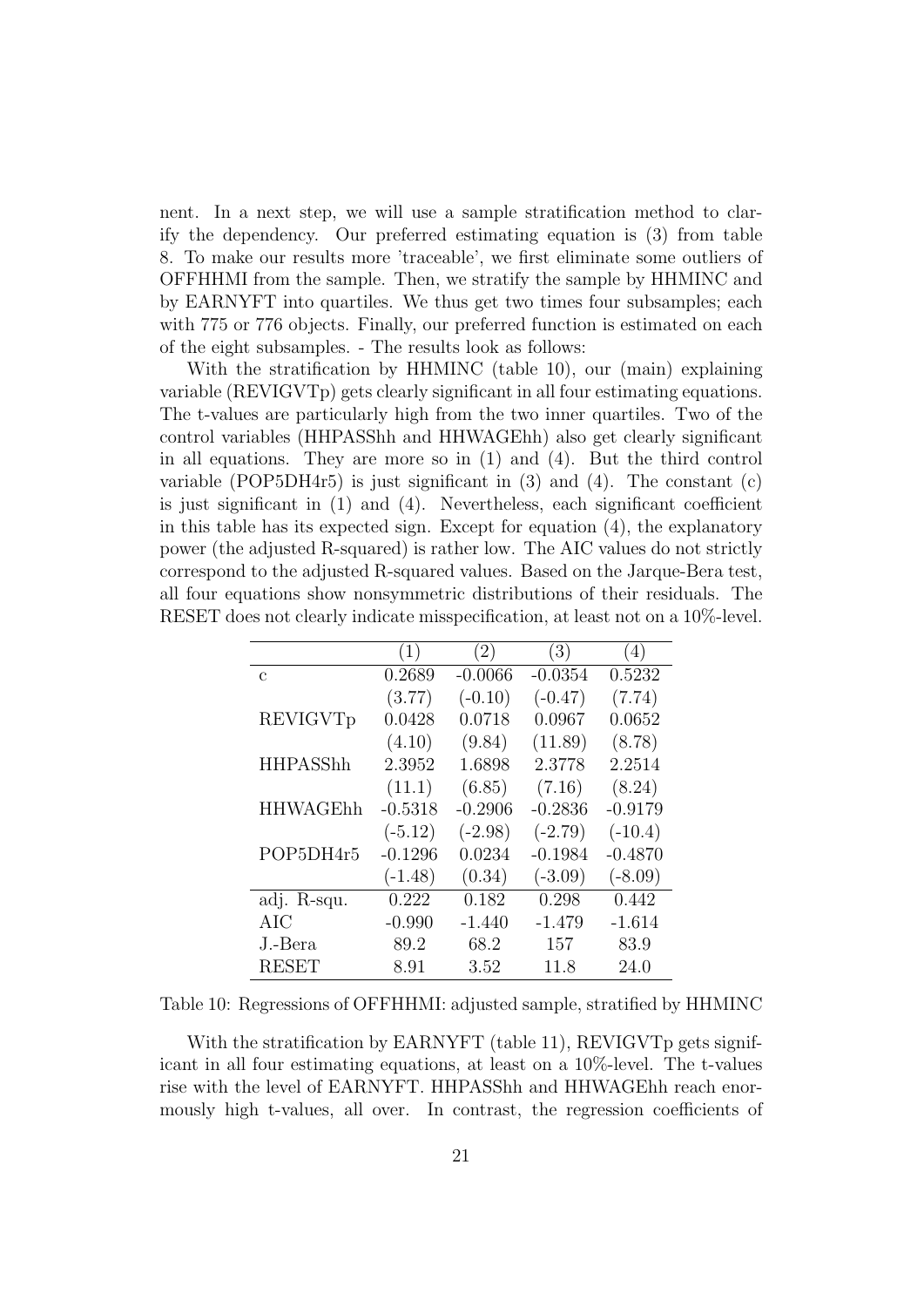POP5DH4r5 in the third and fourth quartile are insignificant. In all these estimations, each significant coefficient gets its expected sign. The stratification by EARNYFT leads to higher explanatory power. The four equations reach R-squared values between 59% and 65%. The AIC indicates a better fit of those two equations where none of the coefficients is insignificant. Although the fit appears as being high, the Jarque-Bera values indicate nonsymmetrically distributed residuals. Based on the RESET, misspecification seems the most likely for equation (1). Still, it reaches a significance level of 10%.

|                 | (1)       | (2)       | (3)       | (4)       |
|-----------------|-----------|-----------|-----------|-----------|
| $\mathcal{C}$   | 0.6297    | 0.850     | 0.9131    | 1.1956    |
|                 | (12.2)    | (17.9)    | (17.7)    | (22.0)    |
| REVIGVTp        | 0.0167    | 0.0217    | 0.0293    | 0.0318    |
|                 | (1.90)    | (2.87)    | (4.15)    | (4.72)    |
| <b>HHPASShh</b> | 3.2172    | 3.8354    | 2.9881    | 3.0470    |
|                 | (19.2)    | (18.6)    | (15.7)    | (12.9)    |
| <b>HHWAGEhh</b> | $-1.1207$ | $-1.4826$ | $-1.4934$ | $-1.7452$ |
|                 | $(-16.2)$ | $(-22.5)$ | $(-22.1)$ | $(-25.4)$ |
| POP5DH4r5       | $-0.5960$ | $-0.1159$ | 0.0102    | $-0.0521$ |
|                 | $(-9.26)$ | $(-2.13)$ | (0.18)    | $(-0.84)$ |
| adj. R-squ.     | 0.615     | 0.644     | 0.591     | 0.629     |
| AIC             | $-1.780$  | $-1.869$  | $-1.727$  | $-1.454$  |
| J.-Bera         | 153       | 138       | 396       | 268       |
| <b>RESET</b>    | 2.89      | 4.94      | 33.0      | 12.3      |

Table 11: Regressions of OFFHHMI: adjusted sample, stratified by EARNYFT

### 6 Summary and Evaluations

We tried to measure the power of Leviathans via the LADI hypothesis. We took a sample of 3105 U.S. counties from the period 1999-2002. We described relevant features of local policy in the U.S.A. In particular, the description provided insights into the distributions of incomes in the public and the private sector. We looked at how fiscal power is correlated. It turned out to be more highly correlated with intergovernmental grants than with any other source of local public revenue. We ran regressions of fiscal power with the full sample. Our best estimation consisted of: the relative deviation of the local officials' earnings from the household median income (as explained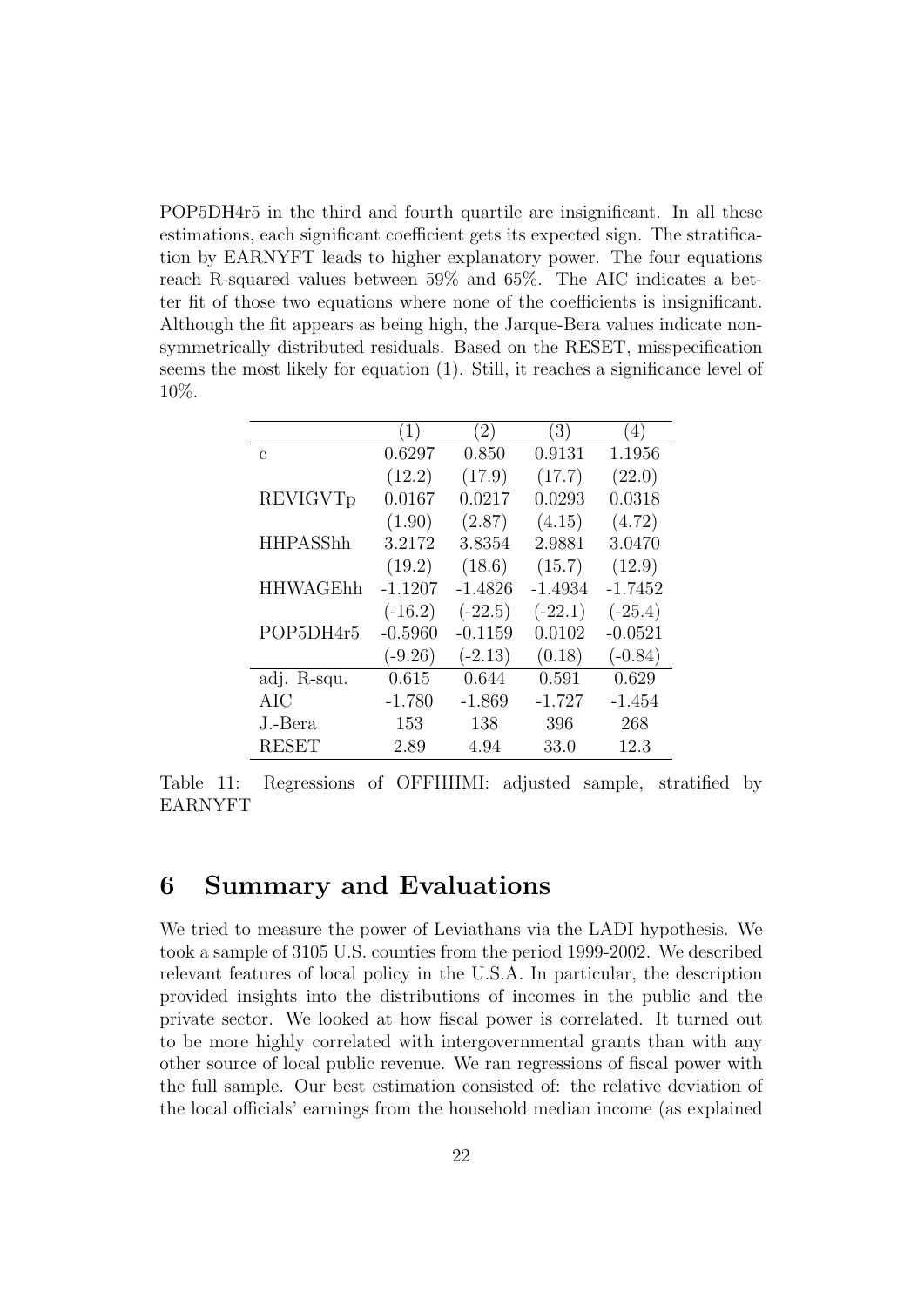variable); the total intergovernmental revenue per capita (as explaining variable); the share of households with public assistance income, the share of households with wage or salary income, and the share of residents who were 5 years or older who had lived in a different county 5 years before (as control variables). Finally, we stratified the sample by the two components of the explained variable; we estimated our best equation with each of the quartiles. The stratification by the local officials' earnings enormously raised the explanatory power, whereas the stratification by the household median income lowered it in three quartiles. However, the significances of the intergovernmental revenue per capita and of the share of residents who had moved were partly reduced by both stratification types.

Overall, our empirical analysis provides support to the LADI hypothesis. In 2002, U.S. local officials had the more fiscal power, the higher the relative amount of intergovernmental grants in their total budgets was. Nevertheless, we shall point out some limitations of this overall result: First, the two explained variables do not correctly assign income deviation to fiscal power. This is because the per capita income as well as the household median income may include components which stem from outside the county; capital income in particular. It seems hardly justified to make the local officials responsable for such components. Second, the deviation from the household median income appears as a stronger indicator for fiscal power than the deviation from the per capita income. One reason can be that the first variable is more symmetrically distributed. Another reason can be that it has some spurious correlations with the other household variables in the estimating equations. Third, the stratification by the local officials' earnings induces a much higher explanatory power than the stratification by the household median income. This also suggests that local officials' earnings are much less flexible than private sector earnings. Fourth, total intergovernmental grants in per capita terms appear as a stronger explaining variable than in terms of budget share. Thus, fiscal power seems to be less dependent on a Leviathan's capacity to switch between different sources of local public revenue. Fifth, the estimating equations include just one variable which can clearly be assigned to 'voice' or 'exit', namely the share of residents who had lived in a different county 5 years before. This control variable gets insignificant in some of the quartile estimations. Hence, there is little information about the effectiveness of voice or exit as constraints. And sixth, the highest impact on fiscal power seems to come from the sources of private (!) income, especially public assistance, wage and salary. Still, there is little theory in the background to explain why.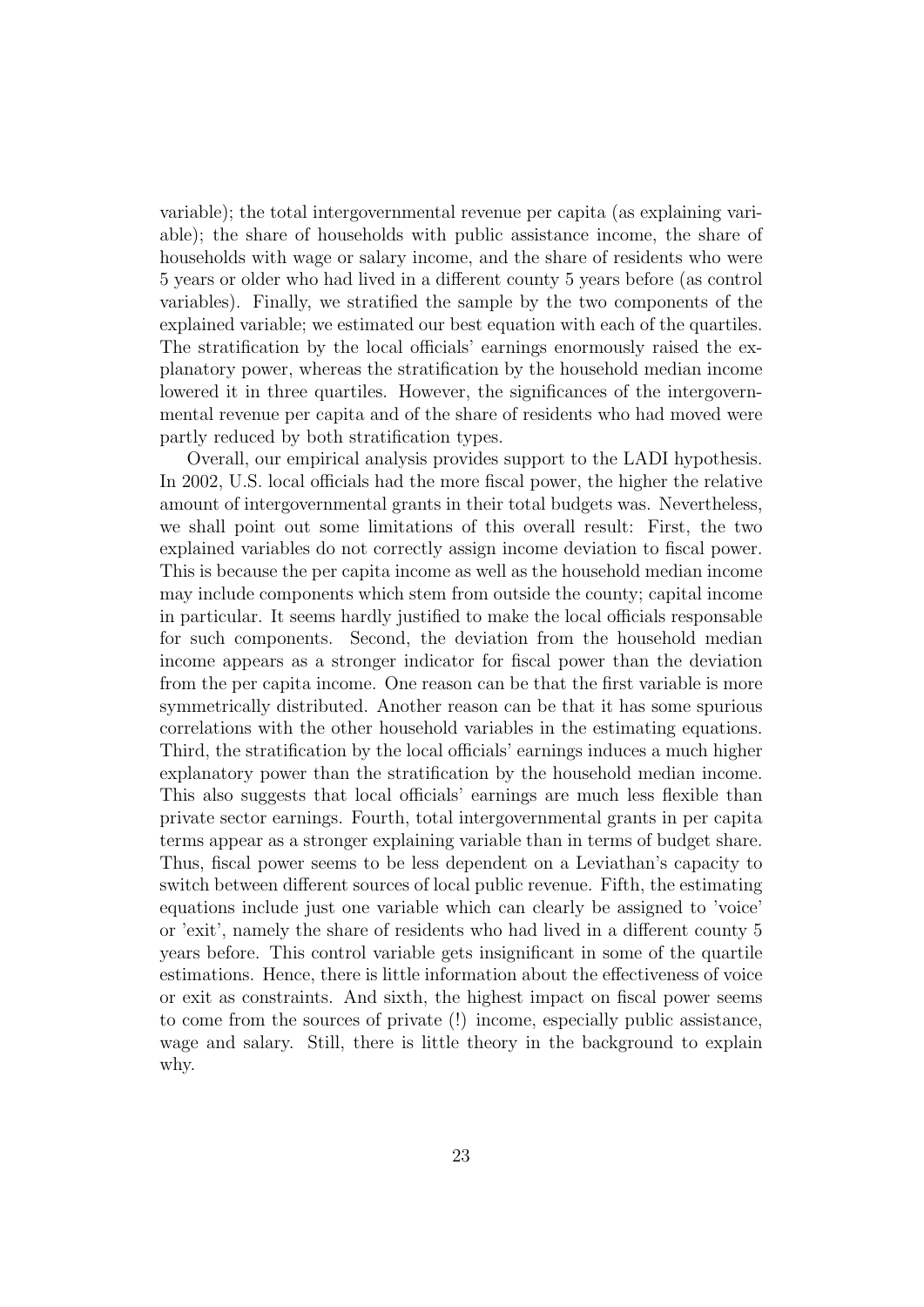### References

- Anand, Sudhir/ Harris, Christopher J. (1994): "Choosing a Welfare Indicator," American Economic Review, 84(2), 226-31.
- Becker, Gary S. (1975): "Human Capital," New York.
- Belman, Dale/ Heywood, John S. (2004): "Public Wage Differentials and the Treatment of Occupational Differences," Journal of Policy Analysis and Management, 23(1), 135-52.
- Bender, Keith A. (1998): "The central government-private sector wage differential, " Journal of Economic Surveys, 12(2), 177-220.
- Bender, Keith A. (2003): "Examining equality between public- and privatesector wage distributions," Economic Inquiry, 41(1), 62-79.
- Brennan, Geoffrey/ Buchanan, James M. (1980): "The Power to Tax Analytical foundations of a fiscal constitution," Cambridge University Press.
- Disney, Richard F./ Gosling, Amanda (2003): "A new method for estimating public sector pay premia: evidence from Britain in the 1990s," CEPR: discussion paper, No. 3787.
- Eberts, Randal W./ Gronberg, Timothy, J. (1988): "Can Competition Amoung Local Governments Constrain Government Spending?" Economic Review (FRB of Cleveland), 24(1), 2-9.
- Ehrenberg, Ronald G./ Smith, Robert S. (2009): "Modern Labor Economics - Theory and Public Policy," Pearson Education.
- Elliott, Robert F./ Bell, David/ Scott, Anthony/ Ma, Ada/ Roberts, Elizabeth (2005): "Devolved Government and Public Sector Pay Reform: Considerations of Equity and Efficiency," Regional Studies, 39(4), 519- 39.
- Forbes, Kevin F./ Zampelli, Ernest M. (1989): "Is Leviathan a Mythical Beast?" American Economic Review, 79(3), 568-77.
- Grossman, Philip J. (1989a): "Federalism and the Size of Government," Southern Economic Journal, 55(1), 580-93.
- Grossman, Philip J. (1989b): "Fiscal decentralization and government size: An extension," Public Choice, 62(1), 63-9.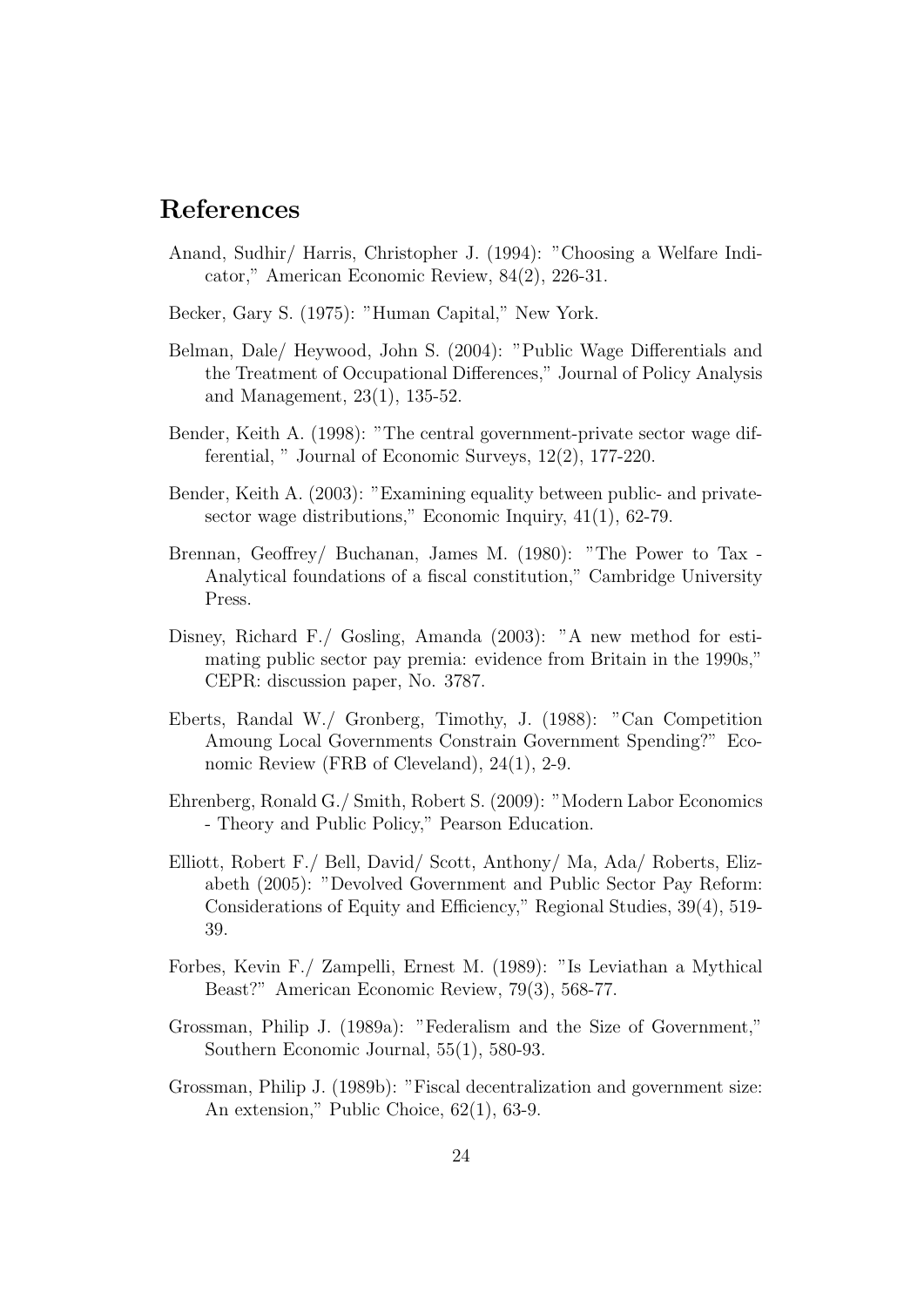- Grossman, Philip J. (1992): "Fiscal Decentralization and Public Sector Size in Australia," The Economic Record, 68, 240-6.
- Joulfaian, David/ Marlow, Michael L. (1990): "Government size and decentralization: Evidence from disaggregated data," Southern Economic Journal, 56, 1094-102.
- Marlow, Michael L. (1988): "Fiscal Decentralization and Government Size," Public Choice, 56(3), 159-69.
- Melly, Blaise (2005): "Public-private sector wage differentials in Germany: Evidence from quantile regression," Empirical Economics, 30, 505-20.
- Moss, Milton (ed.) (1973): "The Measurement of Economic and Social Performance," National Bureau of Economic Research.
- Mueller, Dennis C. (2003): "Public Choice III," Cambridge University Press.
- Nelson, Michael, A. (1986): "An empirical analysis of state and local tax structure in the context of the Leviathan model of government," Public Choice, 49(3), 283-94.
- Nelson, Michael A. (1987): "Searching for Leviathan: Comment and Extension," American Economic Review, 77(2), 198-204.
- Oates, Wallace E. (1985): "Searching for Leviathan: An Empirical Study," American Economic Review, 75(4), 748-57.
- Oates, Wallace E. (1989): "Searching for Leviathan: A Reply and Some Further Reflections," American Economic Review, 79(3), 578-83.
- Tiebout, Charles M. (1956): "A Pure Theory of Local Expenditures," Journal of Political Economy, 64(5), 416-24.
- U.S. Bureau of the Census (2004): "Compendium of Public Employment: 2002," 3, Washington, D.C.
- U.S. Bureau of the Census (2005): "Compendium of Government Finances: 2002," 4(5), Washington, D.C.
- U.S. Bureau of the Census (2006): "2000 Census of Population and Housing," Washington, D.C.
- Zax, Jeffrey S. (1989): "Is There a Leviathan in Your Neighborhood?" American Economic Review, 79(3), 560-7.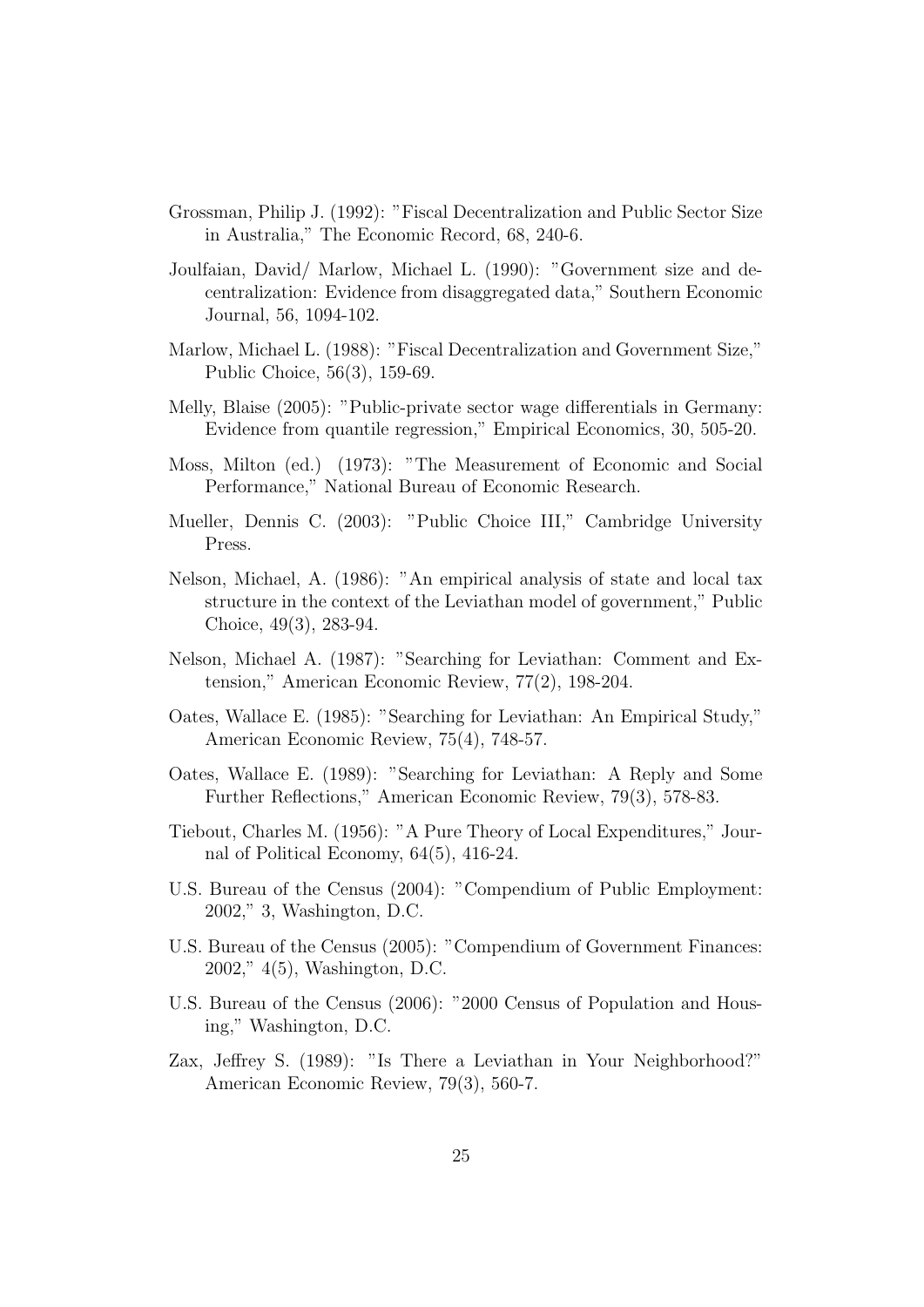# Appendix

# List of Empirical Variables

| <b>CHARTL</b>   | local government budgets: total charges            |
|-----------------|----------------------------------------------------|
| <b>EARN3FT</b>  | public employment: all average March earnings,     |
|                 | full-time employees                                |
| <b>EARNYFT</b>  | EARN3FT * 12                                       |
| <b>EARNIO</b>   | public employment: average March earnings, in-     |
|                 | structional employees only                         |
| <b>EPLFADM</b>  | population: public employees, financial and other  |
|                 | government administration only                     |
| <b>EPLFIRE</b>  | population: public employees, fire protection only |
| <b>EPLHLTH</b>  | population: public employees, health and hospitals |
|                 | only                                               |
| <b>EPLISTR</b>  | population: public employees, instruction only     |
| <b>EPLFT</b>    | population: public employees, full time            |
| <b>EPLFTE</b>   | population: public employees, full-time equivalent |
| <b>EPLTL</b>    | population: public employees                       |
| <b>EDTCAP</b>   | local government budgets: capital outlay           |
| <b>EDTEDUC</b>  | local government budgets: expenditure: education   |
| <b>EDTGEN</b>   | local government budgets: general direct expendi-  |
|                 | ture                                               |
| <b>EDTHLTH</b>  | local government budgets: expenditure: health      |
| <b>EDTIGVT</b>  | local government budgets: intergovernmental ex-    |
|                 | penditure                                          |
| <b>EDTTL</b>    | local government budgets: total direct expenditure |
| <b>FAMMINC</b>  | median family income in 1999                       |
| <b>HHINTER</b>  | households: with interest, dividends or net rental |
|                 | income                                             |
| <b>HHMINC</b>   | median household income                            |
| <b>HHPASS</b>   | households: with public assistance income          |
| <b>HHRETI</b>   | households: with retirement income                 |
| <b>HHSEC</b>    | households: with social security income            |
| <b>HHSEMPL</b>  | households: with self-employment income            |
| HHSSI           | households: with supplemental security income      |
| <b>HHTL</b>     | total number of households                         |
| <b>HWAGE</b>    | households: with wage or salary income             |
| <b>HSUNIT</b>   | number of housing units                            |
| <b>HSVAC</b>    | vacant housing units                               |
| <b>OFFFAMMI</b> | (EARNYFT - FAMMINC) / FAMMINC                      |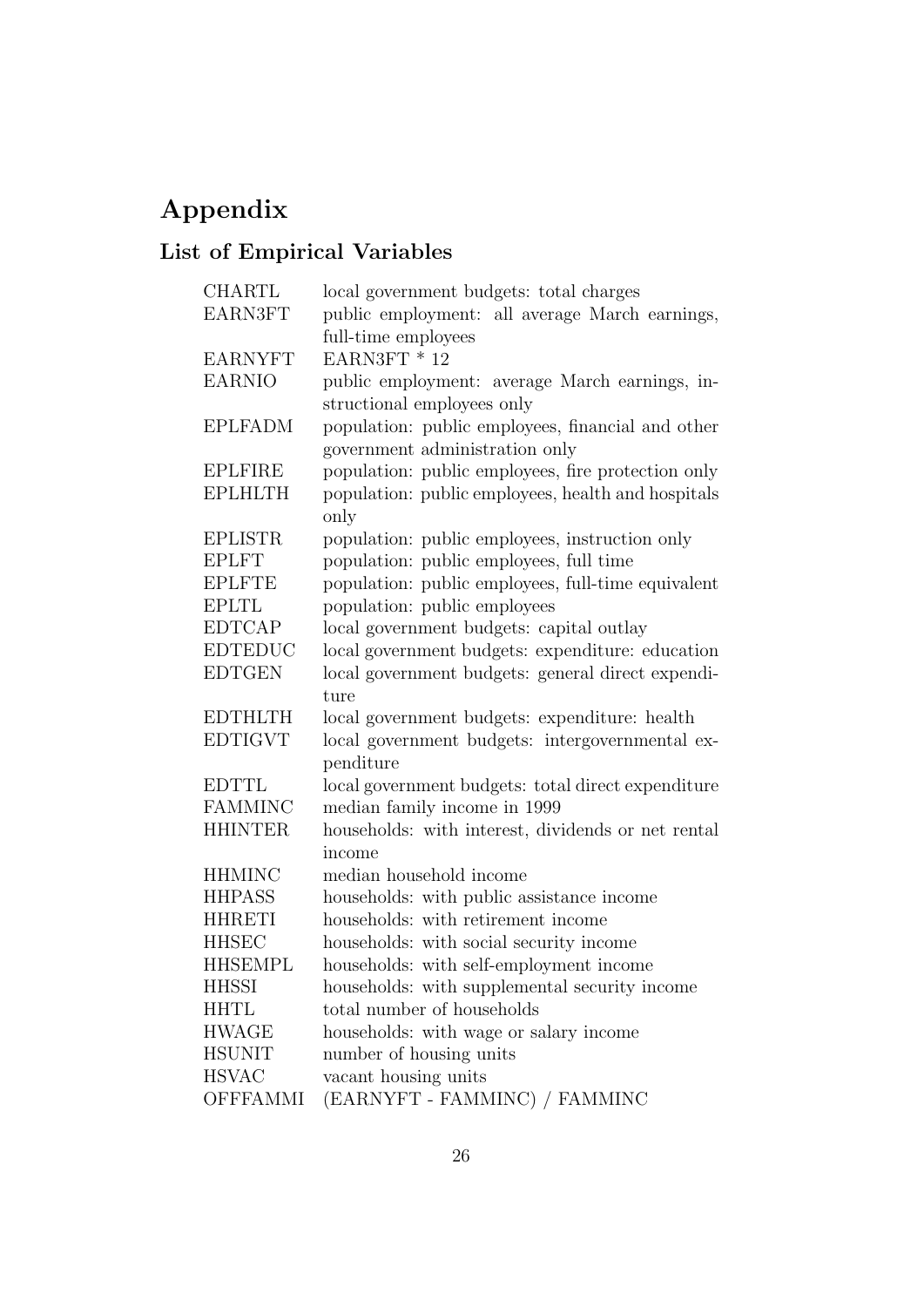| OFFHHMI        | (EARNYFT - HHMDINC) / HHMDINC                            |
|----------------|----------------------------------------------------------|
| OFFPCI         | (EARNYFT - PCAPINC) / PCAPINC                            |
| PAYINSTR       | public employment: average March payrolls, full-         |
|                | time employees, instructional employees only             |
| PAYR3TL        | public employment: total March payrolls, full-time       |
|                | employees                                                |
| PAYRYED        | PAYR3TL * 12 / EXPDTL;                                   |
| PAYRYPC        | PAYR3TL $*$ 12 / POPUL1;                                 |
| <b>PCAPINC</b> | per capita income in 1999                                |
| POP5DH         | population: 5 years and over: different house in<br>1995 |
| POP5DH4        | population: 5 years and over: different house in         |
|                | 1995, in United States, different county                 |
| POPAS          | population: Asian alone                                  |
| <b>POPNAT</b>  | population: American Indian and Alaska Native            |
|                | alone                                                    |
| POPRUR         | population: percentage: rural                            |
| POPUL1         | total population size                                    |
| POPUL5         | population size: 5 years and over in county              |
| <b>POPURB</b>  | population: urban                                        |
| POPURB2        | population: inside urbanized areas                       |
| POPWH          | population: white alone                                  |
| <b>RENTCTM</b> | median contract rent                                     |
| <b>RENTGRM</b> | median gross rent                                        |
| <b>REVFFED</b> | local government budgets: revenue from federal           |
|                | government                                               |
| <b>REVFST</b>  | local government budgets: revenue from state             |
| <b>REVGEN</b>  | local government budgets: total general revenue          |
| <b>REVIGVT</b> | local government budgets: total intergovernmental        |
|                | revenue                                                  |
| REVOSC         | local government budgets: total general revenue:         |
|                | from own sources                                         |
| REVTL          | local government budgets: total revenue                  |
| TAXPRP         | local government budgets: revenue: from property         |
|                | taxes                                                    |
| TAXTL          | local government budgets: revenue:<br>from total         |
|                | taxes                                                    |